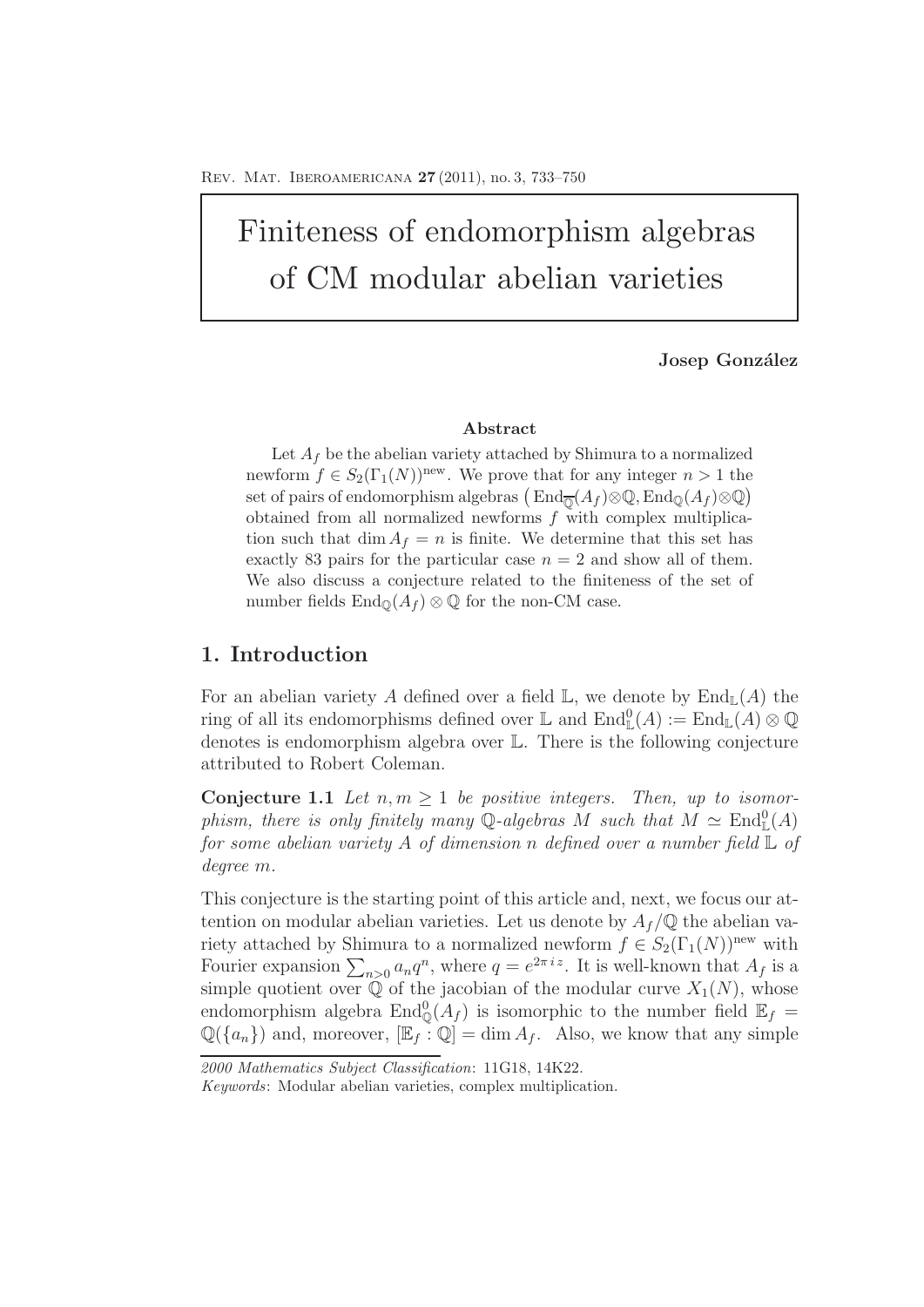quotient over  $\mathbb Q$  of  $\text{Jac}(X_1(M))$  is isogenous over  $\mathbb Q$  to  $A_f$  for some  $f \in$  $S_2(\Gamma_1(N))^{\text{new}}$  with  $N \mid M$ .

The modular abelian varieties  $A_f$  can be classified in three types according to their endomorphism algebras over  $\overline{Q}$ . Indeed, every  $A_f$  is isogenous over  $\overline{Q}$  to a power of an absolutely simple abelian variety  $B_f$ . The center of the algebra  $\mathcal{A} = \text{End}_{\overline{\mathbb{Q}}}(A_f)$  is either an imaginary quadratic field K or the totally real number field  $\mathbb{F} = \mathbb{Q}(\{a_p^2/\varepsilon(p)\}_{p \nmid N})$ . In the first case, A is a matrix algebra over  $\mathbb{K}$ ,  $B_f$  is an elliptic curve with complex multiplication by K and it is said that f has CM by K. Otherwise, either  $A$  is a matrix algebra over  $\mathbb{F}$ , i.e.  $B_f$  has real multiplication by  $\mathbb{F}$  (RM), or A is a matrix algebra over a quaternion algebra  $\mathcal B$  with center  $\mathbb F$ , i.e.  $B_f$  has quaternionic multiplication by  $\mathcal{B}$  (QM).

For an integer  $n \geq 1$ , we consider the set  $\mathcal{S}_n$  consisting of the pairs of isomorphic classes of  $\mathbb{Q}$ -algebras  $(\text{End}_{\mathbb{Q}}^0(A_f), \text{End}_{\mathbb{Q}}^0(A_f))$ , where f runs over the set of normalized newforms with  $\dim A_f = n$ . As we show in Section 2, the set of degrees of the smallest number fields where the abelian varieties  $A_f$ of dimension  $n$  have all their endomorphisms defined is bounded. According to Conjecture 1.1, the set  $S_n$  should be finite. Of course, we know that for  $n = 1$  this is true and, more precisely,  $S_1$  has exactly 10 pairs:  $(\mathbb{Q}, \mathbb{Q})$  and the pairs  $(\mathbb{K}, \mathbb{Q})$ , where  $\mathbb{K}$  is an imaginary quadratic field of class number one.

Since the algebra of endomorphisms defined over  $\mathbb Q$  of a simple abelian variety over  $\mathbb Q$  of dimension n is a  $\mathbb Q$ -vector space of dimension at most n, the modular abelian varieties  $A_f$  can be viewed as those with a richer arithmetical structure. Thus, the finiteness of the sets  $S_n$  appears as an interesting case to test Coleman's conjecture. This finiteness has been studied for modular abelian varieties with quaternionic multiplication, and partial results can be found in [17] and, for the particular case of surfaces, in [3]. Here, we center our attention on the CM case.

The plan of this paper is as follows. Section 2 is preliminary and devoted to introduce notation and summarize some known facts concerning modular abelian varieties with CM. In Section 3 we prove the modular conjecture for this class of modular abelian varieties and we also determine the set of pairs  $(\text{End}_{\overline{\mathbb{Q}}}^0(A_f), \text{End}_{\mathbb{Q}}^0(A_f))$  for the particular case dim  $A_f = 2$ , which turns out to be the most laborious part of this article. In the last section we discuss the non-CM case. For every integer  $n > 1$ , we introduce a value  $B(n) \in \mathbb{N} \cup \{+\infty\}$  which depends on the Fourier coefficients of the normalized newforms f without CM with dim  $A_f = n$ . We present some evidence that show that  $B(n)$  could be finite and prove that if this is the case, then the set of number fields  $\mathbb{E}_f$  with  $\dim A_f = n$  is finite, which implies the finiteness of the set  $S_n$  for the RM case. We finish this paper by giving a lower bound for  $B(2)$ .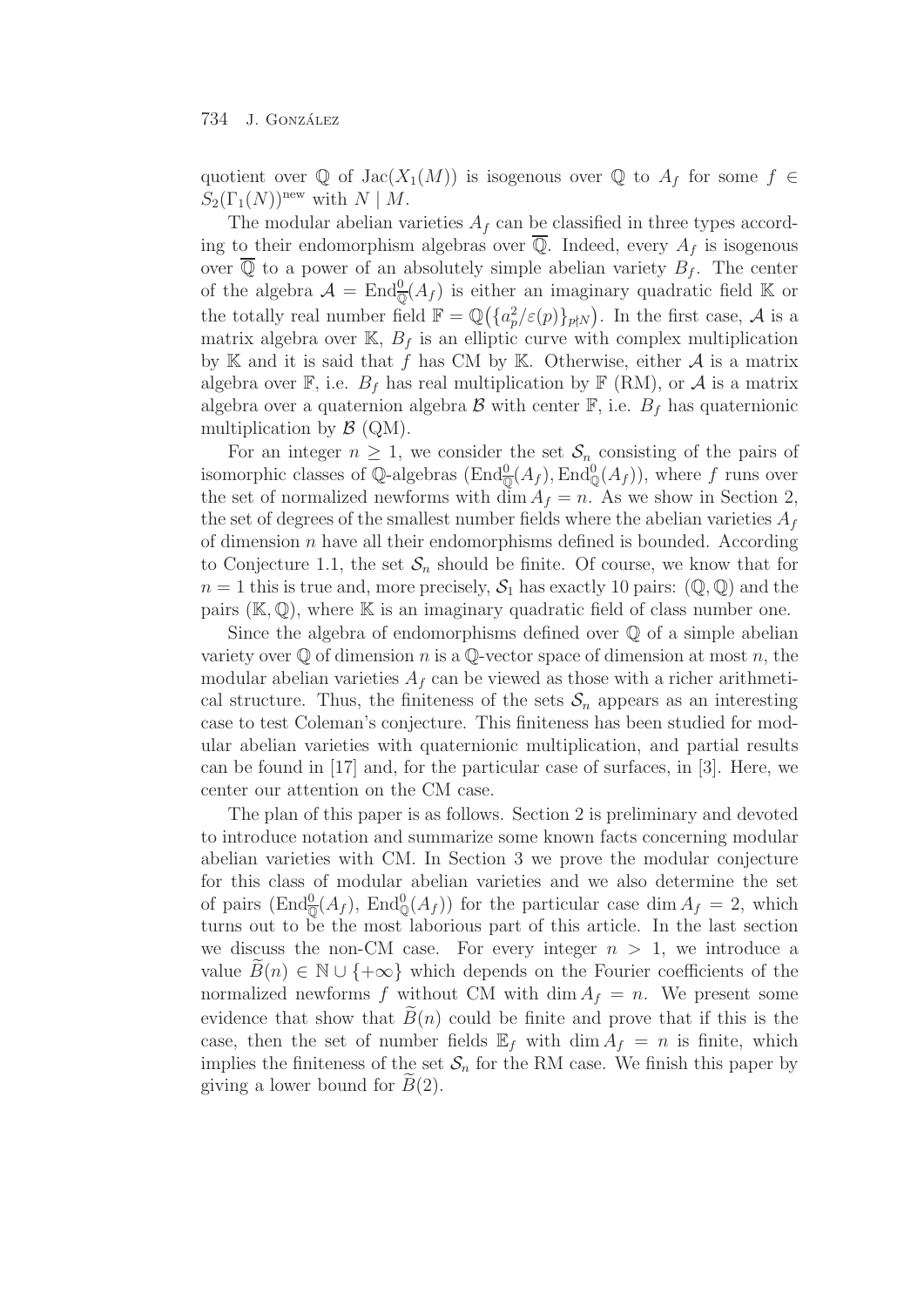## **2. On modular abelian varieties with CM**

Let us denote by New<sub>N</sub> the set of normalized newforms of  $S_2(\Gamma_1(N))$ . For a given  $f \in \text{New}_N$  with Fourier expansion  $\sum_{n>0} a_n q^n$  and a Dirichlet character  $\nu$  of conductor M, we denote by  $f \otimes \nu$  the only normalized newform with q-expansion  $\sum_{n>0} b_n q^n$  that satisfies  $b_n = \nu(n) a_n$  for all integers n with  $(n, N M) = 1$ .

Let  $\mathbb K$  be an imaginary quadratic field in a fixed algebraic closure  $\overline{\mathbb Q}$ . We denote by  $\mathcal O$  its ring of integers and by  $\chi$  the Dirichlet character attached to K. Let  $f = \sum_{n>0} a_n q^n \in \text{New}_N$ . By [16], we know that the following three conditions are equivalent:

- (i) The newform  $f$  has CM by  $\mathbb{K}$ .
- (ii) The newform f satisfies  $f = f \otimes \chi$ , i.e.  $a_n = \chi(n)a_n$  for all positive integers with  $(n, N) = 1$ .
- (iii) There is a primitive Hecke character  $\psi : I(\mathfrak{m}) \to \overline{\mathbb{Q}}^*$  of conductor an integral ideal  $m$  of  $K$  such that

$$
f = \sum_{\mathfrak{a} \in I(\mathfrak{m}), \mathfrak{a} \subset \mathcal{O}} \psi(\mathfrak{a}) q^{\mathbf{N}(\mathfrak{a})},
$$

where  $I(\mathfrak{m})$  denotes the multiplicative group of fractional ideals of K relatively prime to  $m$  and  $N(a)$  denotes the norm of the ideal  $a$ .

Moreover, for a Hecke character  $\psi$  as above, the level N of f is N(m) times D, where D is the absolute value of the discriminant of K. Attached to  $\psi$  we also have:

• The number fields  $\mathbb{E}_f = \mathbb{Q}(\{a_n\})$  and  $\mathbb{E} = \mathbb{Q}(\{\psi(\mathfrak{a})\})$ . One has

$$
\mathbb{E}=\mathbb{E}_f\mathbb{K}.
$$

- The character  $\eta_{\psi}: (\mathcal{O}/\mathfrak{m})^* \to \overline{\mathbb{Q}}^*$  defined by  $\eta_{\psi}(a) = \psi((a))/a$ , which is also primitive of conductor **m** and satisfies  $\eta_{\psi}(u)=1/u$  for  $u \in \mathcal{O}^*$ . For every primitive character  $\eta$  of conductor  $\mathfrak m$  satisfying the last condition we have  $\eta = \eta_{\psi}$  for some primitive Hecke character  $\psi$  of conductor m. When there is no risk of confusion, we shall write  $\eta$  instead of  $\eta_{\psi}$ .
- The Nebentypus  $\varepsilon$  of f, which is the Dirichlet character mod N defined by  $\varepsilon(d) = \chi(d)\eta(d)$ .
- The totally real number field  $\mathbb{L}_{\varepsilon} = \overline{\mathbb{Q}}^{\ker \varepsilon}$ . Here  $\varepsilon$  is viewed as a character of the absolute Galois group Gal $(\overline{\mathbb{Q}}/\mathbb{Q})$ .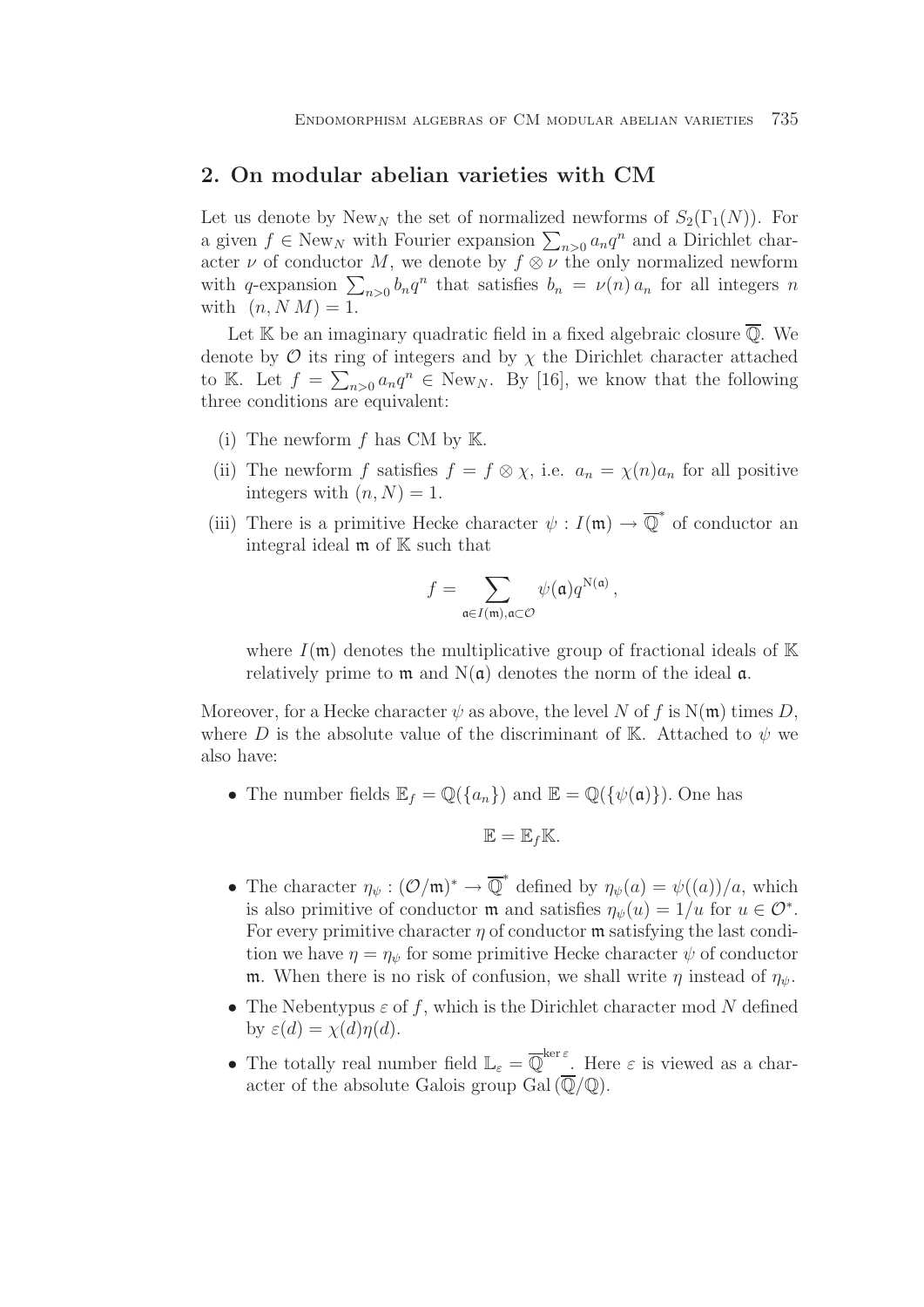Let us denote by  $\Phi$  the set of K-embeddings  $\mathbb{E} \hookrightarrow \mathbb{Q}$ . In [10] the following is proved:

- (i) There is a quotient abelian variety A of  $A_f$  defined over K equipped with an isomorphism  $\iota : \mathbb{E} \longrightarrow \text{End}_{\mathbb{K}}(A) \otimes \mathbb{Q}$  such that  $(A, \iota)$  is of CM-type  $\Phi$  over  $\mathbb{K}$ .
- (ii) The abelian varieties  $A_f$  and A are K-isogenous if and only if  $K \not\subseteq \mathbb{E}_f$ . Otherwise,  $A_f$  is K-isogenous to  $A \times \overline{A}$ , where the bar  $\overline{A}$  stands for complex conjugation.
- (iii) The smallest number field  $\mathbb L$  where A has all its endomorphisms defined is a cyclic extension of the Hilbert class field H of K which is contained in the ray class field of K mod **m** and such that  $[L : H] = \text{ord } \eta / |\mathcal{O}^*|$ . The extension  $\mathbb{L}/\mathbb{K}$  is characterized by the property that a prime ideal  $\mathfrak{p} \in I(\mathfrak{m})$  splits completely in  $\mathbb L$  if and only if  $\psi(\mathfrak{p}) \in \mathbb K$ .
- (iv) There exists an elliptic curve E defined over  $\mathbb L$  with CM by  $\mathcal O$  such that  $E^{\dim A}$  and A are isogenous over L.

We say that a number field is the splitting field of an abelian variety if it is the smallest number field where the abelian variety has all its endomorphisms defined. Thus, the number field  $\mathbb L$  in *(iii)* is the splitting field of A.

Given a Hecke character  $\psi$  of conductor m, the character  $\psi_c: I(\overline{\mathfrak{m}}) \to \overline{\mathbb{Q}}$ defined by  $\psi_c(\mathfrak{a}) = \psi(\overline{\mathfrak{a}})$  is a Hecke character of conductor  $\overline{\mathfrak{m}}$  whose attached newform is f. The condition  $\mathbb{K} \not\subseteq \mathbb{E}_f$  is equivalent to the equality  $\psi_c = \gamma \psi$ for some  $\sigma \in \Phi$  and, in this case, L is the splitting field of  $A_f$ .

In the next section we will use the following result.

**Proposition 2.1** *Let*  $\psi$  *be a Hecke character of*  $\mathbb{K}$  *of conductor*  $\mathfrak{m}$  *whose attached newform*  $f = \sum_{n\geq 0} a_n q^n \in \text{New}_N$  *has Nebentypus*  $\varepsilon$ *. Assume*  $\mathbb{K} \not\subseteq \mathbb{E}_f$ *. We have that*

- (i) *The ideal* m *coincides with* m*.*
- (ii) *The extension* L/Q *is Galois.*
- (iii) *The number field*  $\mathbb{L}_{\varepsilon}$  *is contained in*  $\mathbb{L}$ *.*
- (iv) There exists an elliptic curve E with CM by  $\mathcal{O}$  defined over  $\mathbb{L}_0$  such *that*  $E^{\dim A_f}$  *and*  $A_f$  *are isogenous over*  $\mathbb{L}_0$ *, where*  $\mathbb{L}_0$  *is the maximal real subfield of* L*.*

*Moreover, the following conditions are equivalent:*

- (a) *The Nebentypus*  $\varepsilon$  *is trivial, i.e.,*  $f \in S_2(\Gamma_0(N))$ *.*
- (b) The number field  $\mathbb{E}_f$  *is totally real.*
- (c) *The Hecke characters*  $\psi$  *and*  $\psi_c$  *agree.*
- (d) *For all positive integers n coprime to* N *we have*  $\eta(n) = \chi(n)$ *.*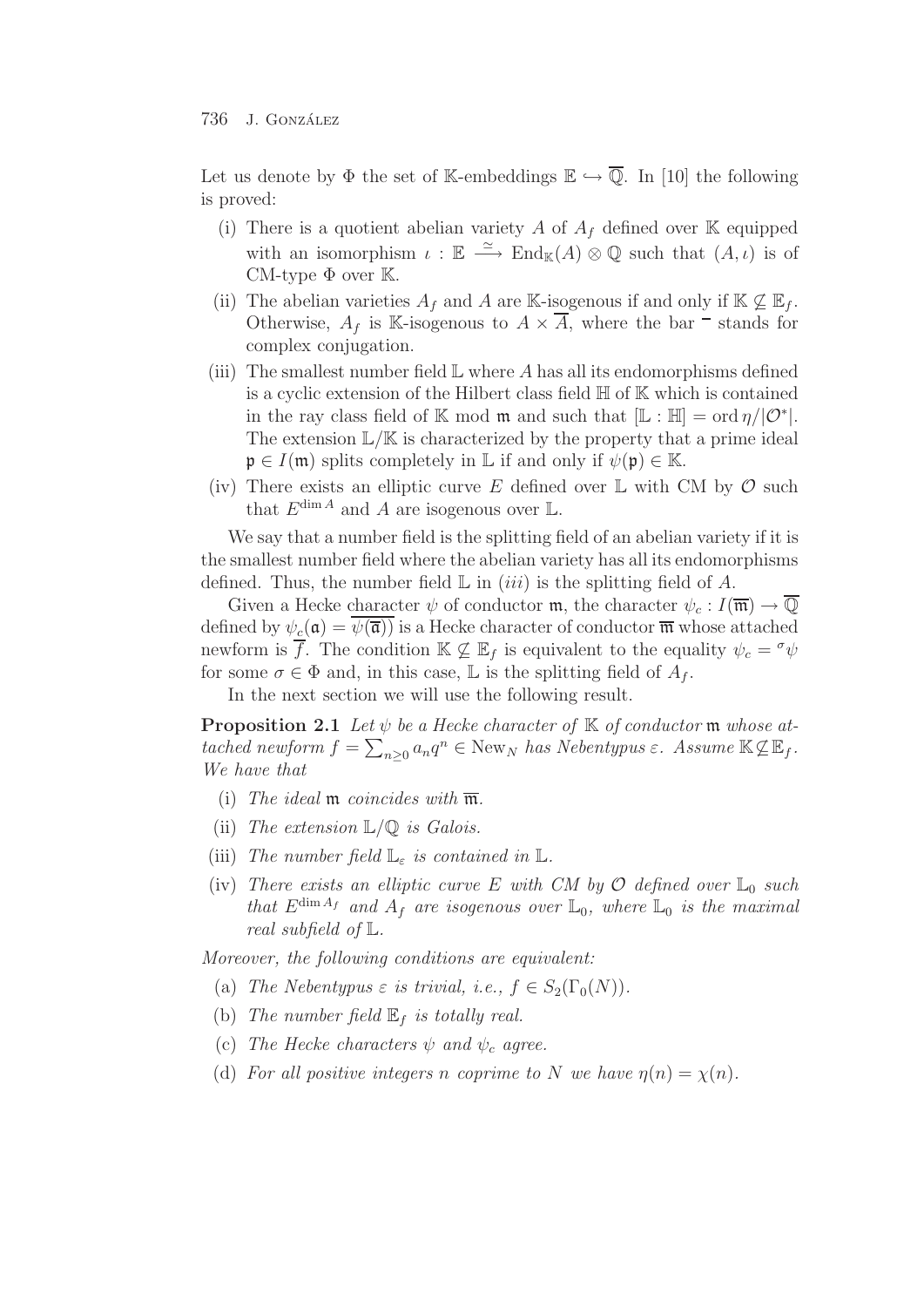**Proof.** Part (i) is proved in Lemma 2.1 in [10]. Since  $\psi_c = \sigma \psi$  for  $\sigma \in \Phi$ , ker  $\eta = \ker \eta_{\psi_c}$  and, thus, ker  $\eta$  is stable under complex conjugation. This fact implies  $\mathbb{L} = \overline{\mathbb{L}}$  (cf. Section 3 in [10]) and, therefore,  $\mathbb{L}/\mathbb{Q}$  is a Galois extension. Next, we give two proofs for the inclusion  $\mathbb{L}_{\varepsilon} \subset \mathbb{L}$ , because the arguments involved in both of them will be used in the sequel.

Since  $\mathbb{L}/\mathbb{Q}$  is a Galois extension, it suffices to prove that every rational prime  $p \nmid N$  which splits completely in  $\mathbb{L}$ , also splits completely in  $\mathbb{L}_{\varepsilon}$ . Let  $\mathfrak{p}$ and  $\bar{p}$  be the prime ideals of K over such a prime p. Due to the fact that p and  $\bar{\mathfrak{p}}$  split completely in L, we have  $\psi(\mathfrak{p}), \psi(\bar{\mathfrak{p}}) \in \mathbb{K}$ . The condition  $\psi_c = \sigma \psi$ for some  $\sigma \in \Phi$  implies  $\psi(\overline{\mathfrak{p}}) = \psi(\mathfrak{p})$  and, thus,  $a_p = \psi(\mathfrak{p}) + \psi(\overline{\mathfrak{p}}) \in \mathbb{Z}$ . Since all elliptic curves with CM by  $\mathcal O$  are ordinary at every prime of good reduction over a rational prime which splits in  $\mathbb{K}$  and  $A_f$  has good reduction at all primes not dividing N,  $a_p \not\equiv 0 \pmod{p}$  (see Proposition 5.2 in [2]) and, in particular,  $a_p \neq 0$ . Hence,  $\varepsilon(p) = a_p/\overline{a_p} = 1$  and it follows that p splits completely in  $\mathbb{L}_{\varepsilon}$ .

Now, we present an alternative proof of part (iv). The Weil involution  $W_N$  of  $X_1(N)$  is defined over the N-th cyclotomic field  $\mathbb{Q}(\zeta_N)$  and satisfies <sup> $\tau_d W_N = W_N \langle d \rangle$  for all  $d \in (\mathbb{Z}/N\mathbb{Z})^*$ , where  $\tau_d$  is the element of</sup>  $Gal(\mathbb{Q}(\zeta_N)/\mathbb{Q})$  mapping  $\zeta_N$  to  $\zeta_N^d$  and  $\langle d \rangle$  denotes the diamond automorphism of  $X_1(N)$ , which is defined over Q. The Weil involution and the diamonds induce automorphisms on  $A_f$ . Since  $\langle d \rangle$  acts trivially on  $A_f$  if and only if  $\varepsilon(d) = 1$ ,  $\mathbb{L}_{\varepsilon}$  is the smallest field of definition for  $W_N$  acting on  $A_f$  and, thus,  $\mathbb{L}_{\varepsilon} \subset \mathbb{L}$ .

Let us prove part (iv). We know that  $A_f$  is isogenous over  $\mathbb L$  to  $E^{\dim A_f}$  for some elliptic curve E with CM by  $\mathcal O$ . Since L is the splitting field of  $A_f$ , we can take E with j-invariant  $j(\mathcal{O})$  together with an isomorphism  $\mu : E \to E$ defined over L. Due to the action of  $\mu$  and  $\overline{\mu}$  on regular differentials of E and  $\overline{E}$ , we obtain that  $\overline{\mu} \circ \mu = id$ . Therefore, by Weil's descent criterion (cf. [18]) we know that E admits a descent over  $\mathbb{L}_0$  and, we can assume that E is defined over  $\mathbb{L}_0$ . By Faltings's criterion, to prove the statement it suffices to check, that for every prime  $\mathfrak{P}_0$  of  $\mathbb{L}_0$  over a prime  $p \nmid N$  with  $N_{L_0/\mathbb{Q}}(\mathfrak{P}_0) = p^m$ , the reductions of  $A_f$  and  $E^{\dim A_f}$  modulo  $\mathfrak{P}_0$  are isogenous over  $\mathbb{F}_{p^m}$ . When  $\mathfrak{P}_0$  splits in L, this fact is obvious. Since  $p \nmid N$ ,  $\mathfrak{P}_0$  does not ramify in L so we can assume that  $\mathfrak{P}_0$  is inert in L. The prime p is also inert in K because  $\mathbb{L} = \mathbb{L}_0 \mathbb{K}$  and, thus, m is the residue degree of  $p \mathcal{O}$  over  $\mathbb{L}$ . Since  $\mathbb{L}_{\varepsilon} \subset \mathbb{L}_0$ ,  $\varepsilon(p^m) = 1$  and  $a_{p^2}^m = \psi(p\mathcal{O})^m = \eta(p^m) p^m = (-1)^m p^m$ . Due to the fact that the residue degree of any prime ideal  $\mathfrak{p} \in I(\mathfrak{m})$  in L is the smallest positive exponent e such that  $\psi(\mathfrak{p})^e \in \mathbb{K}$ , m is odd. Let us denote by  $\mathfrak P$  the prime ideal of  $\mathbb L$  over  $\mathfrak P_0$ . By the Eichler-Shimura congruence, the characteristic polynomial of the endomorphism  $Frob_{\mathfrak{P}}$  acting on the *l*-adic Tate module of the reduction of  $A_f/\mathbb{L}$  modulo  $\mathfrak{P}$  is  $(x+p^m)^{2 \dim A_f}$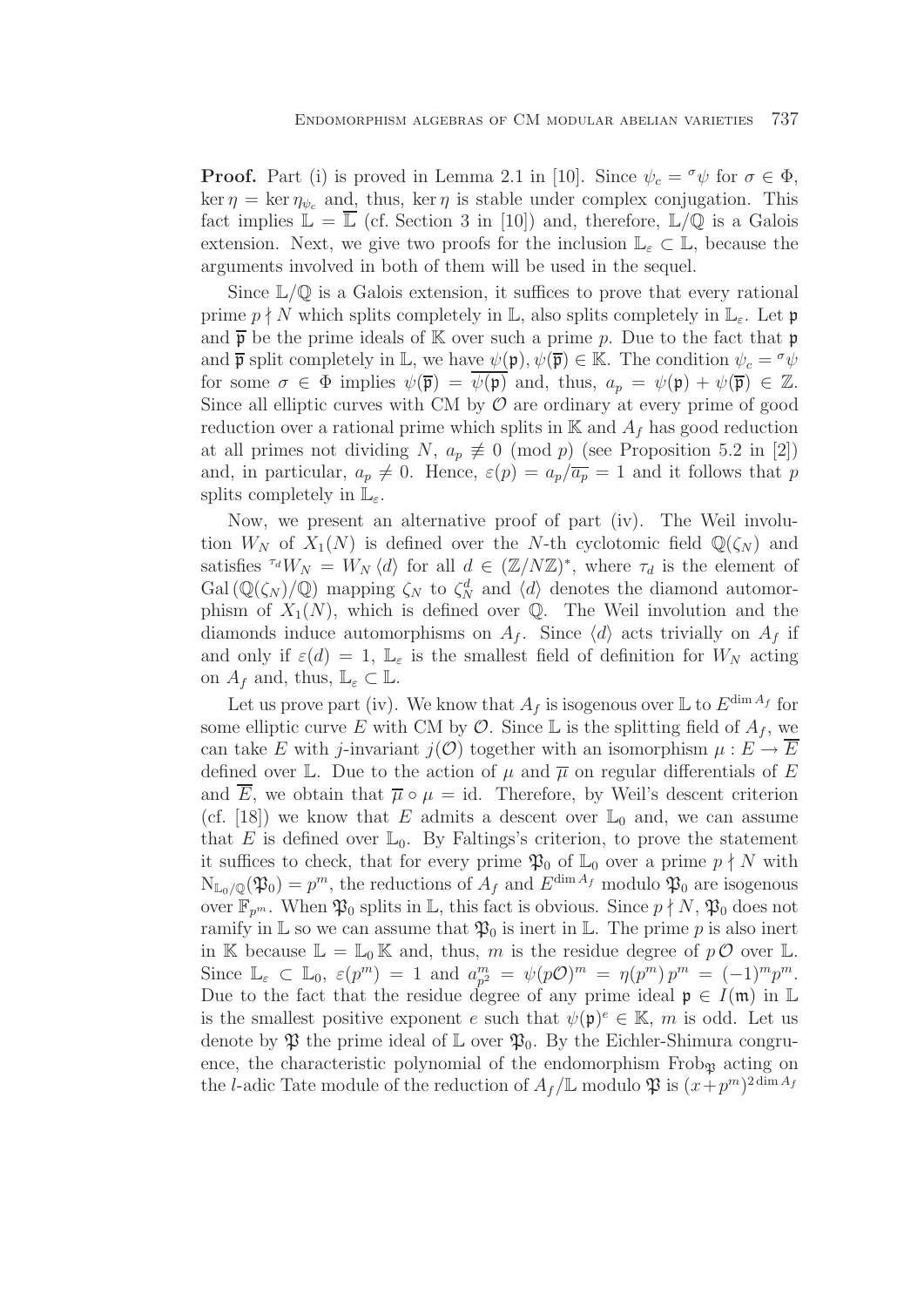and, consequently, the characteristic polynomial of the endomorphism  $Frob_{\mathfrak{R}}$ corresponding to the reduction of  $E/L$  modulo  $\mathfrak{P}$  is  $(x + p^m)^2$ . It follows that the characteristic polynomials of the endomorphism  $Frob_{\mathfrak{D}_0}$  acting on the *l*-adic Tate modules of the reductions of  $A_f/\mathbb{L}_0$  and  $E/\mathbb{L}_0$  modulo  $\mathfrak{P}_0$ are  $(x^2 + p^m)^{\dim A_f}$  and  $x^2 + p^m$  respectively, which completes the proof of part (iv).

Finally, note that the equivalence between (a) and (b) holds for any newform in New<sub>N</sub>. Indeed, if  $\varepsilon$  is trivial, then it is obvious that  $\mathbb{E}_f$  is totally real. For the converse, see the proof of Lemma 6.17 of [1]. The remaining equivalences of the statement are immediate.

**Remark 2.1** Observe that the splitting field of  $A_f$  is  $\mathbb{L} \mathbb{L}_{\varepsilon}$ . Indeed, by part (iii) of the above proposition, it is immediate for  $\mathbb{K} \nsubseteq \mathbb{E}_f$ . When  $\mathbb{K} \subset \mathbb{E}_f$ , it follows from the fact that  $\mathbb{L}$  is the splitting field of A and  $\mathbb{KL}_{\varepsilon}$  is the smallest field of definition of the induced morphism by the Weil involution  $W_N$  between A and  $\overline{A}$ .

**Proposition 2.2** *Let* n *be a positive integer. The set of degrees of the splitting fields of all abelian varieties*  $A_f$  *of dimension* n *(with or without CM) is bounded.*

**Proof.** Assume that dim  $A_f = n$  and let us denote by M the splitting field of  $A_f$ . Let k be the greatest integer such that  $\varphi(k)$  | 2n, where  $\varphi$  stands for Euler's function. It is clear that  $[\mathbb{L}_{\varepsilon} : \mathbb{Q}] \leq k$ .

First, we consider the CM case. With the above notation,  $\mathbb{M} = \mathbb{L} \mathbb{L}_\varepsilon$ and, moreover, ord  $\eta \leq k$  since  $\mathbb{Q}(\eta) \subseteq \mathbb{E}$ . Due to the fact that the class number of K divides  $\mathbb{E} : \mathbb{K}$  (cf. Theorem 3.1 of [19]) and  $\mathbb{E} : \mathbb{K}$  divides n, we obtain

$$
[\mathbb{M} : \mathbb{Q}] \leq [\mathbb{L} : \mathbb{Q}] [\mathbb{L}_{\varepsilon} : \mathbb{Q}] \leq [\mathbb{H} : \mathbb{Q}] \text{ ord } \eta k \leq 2nk^2.
$$

For the non-CM case, the number field M is described in Proposition 2.1 of [9] and it is easy to check that  $[\mathbb{M} : \mathbb{Q}] \leq 2^n k$ .

## **3. Finiteness for the CM case**

Let us denote by  $\text{New}_N^{\text{cm}}$  the subset of  $\text{New}_N$  consisting of the newforms with CM by an imaginary quadratic field. For every integer  $n > 0$ , let us define  $\mathcal{S}_n^{\text{cm}}$  as the set of pairs of number fields (K, M) such that K is an imaginary quadratic field,  $\mathbb{M} \simeq \mathbb{E}_f$  for some  $f \in \text{New}_{N}^{\text{cm}}$  with CM by K and  $[\mathbb{M} : \mathbb{Q}] = n$ . It is clear that the map  $\mathcal{S}_n^{\text{cm}} \to \mathcal{S}_n$  sending a pair (K, M) to  $(M_n(\mathbb{K}), \mathbb{M})$  yields a bijection between  $\mathcal{S}_n^{\text{cm}}$  and the subset of  $\mathcal{S}_n$  obtained from newforms with CM.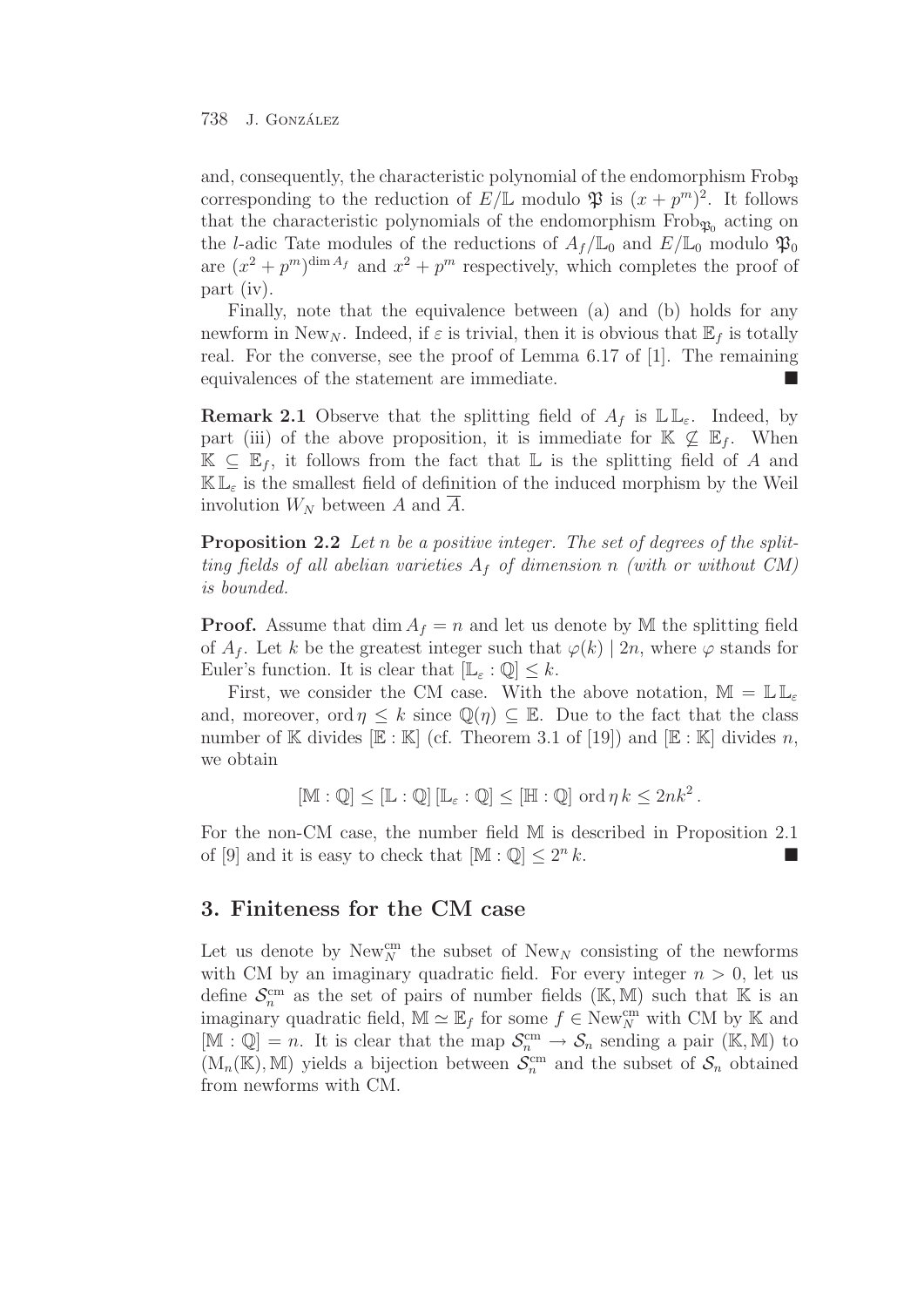**Theorem 3.1** *For any*  $n > 0$ *, the set*  $\mathcal{S}_n^{\text{cm}}$  *is finite.* 

**Proof.** Let us prove that the set  $\{(\mathbb{K}, \mathbb{M} \cdot \mathbb{K}) : (\mathbb{K}, \mathbb{M}) \in \mathcal{S}_n^{\text{cm}}\}\)$  is finite, which is equivalent to the statement. Take  $f \in \text{New}_{N}^{\text{cm}}$  attached to a Hecke character  $\psi$  of an imaginary quadratic field K such that dim  $A_f = n$ . By Theorem 3.1 of [19], the class number h of  $K$  divides n and, moreover, the order k of  $\eta$  satisfies that  $\varphi(k)$  | 2 n.

We set  $\mathcal{N} = \{m \in \mathbb{Z}^+ : \varphi(m) \mid 2n\}$  and denote by K the set of imaginary quadratic fields whose class number divides  $n$ . It is clear that both sets are finite and, consequently, it suffices to prove that, for every pair  $(\mathbb{K}, k) \in$  $\mathcal{K} \times \mathcal{N}$ , the set of number fields  $\mathbb{Q}(\psi) = \mathbb{Q}(\{\psi(\mathfrak{a})\})$  obtained when  $\psi$  runs over the set of Hecke characters of K whose attached character  $\eta$  has order k is finite (even without fixing the degree of  $\mathbb{Q}(\psi)$ ).

We denote by  $\zeta_m$  a primitive m-th root of unity. Given a pair  $(\mathbb{K}, k) \in$  $\mathcal{K} \times \mathcal{N}$ , take a Hecke character  $\psi$  of K of conductor m for which  $\eta$  has order k. Let  $\{a_1,\ldots,a_h\}$  be a set of representative ideals of the class group of K and let us denote by  $n_i$ ,  $1 \leq i \leq h$ , the order of  $\mathfrak{a}_i$  in Gal (HI/K). For every positive integer  $i \leq h$ , we take  $a_i \in \overline{Q}$  such that  $a_i^{n_i} \in \mathbb{K}$  and  $a_i^{n_i} \mathcal{O} = \mathfrak{a}_i^{n_i}$ . Choose  $\alpha_i \in \mathbb{K}$  such that  $\alpha_i \mathfrak{a}_i$  is relatively prime to  $\mathfrak{m}$ . Then,  $\mathbb{Q}(\psi) = \mathbb{K}(\zeta_k)(\psi(\alpha_1\mathfrak{a}_1), \ldots, \psi(\alpha_h\mathfrak{a}_h)).$  Since  $\psi(\alpha_i\mathfrak{a}_i)^{n_i} = a_i^{n_i} \alpha_i^{n_i} \eta(a_i\alpha_i)^{n_i}$ , the statement follows from the fact that  $\mathbb{Q}(\psi)$  is a subfield of the number field  $\mathbb{K}(\zeta_{k,h})(a_1,\ldots,a_h).$ 

Next, we focus our attention on the two dimensional case. In order to simplify the notation, we represent an element  $(\mathbb{K}, \mathbb{M}) \in \mathcal{S}_2^{\text{cm}}$  by the pair simplify the notation, we represent an element  $(\mathbb{R}, \mathbb{M}) \in \mathcal{S}_2^{\infty}$  by the pair  $(-d, m)$ , where d is the positive square-free integer such that  $\mathbb{K} = \mathbb{Q}(\sqrt{-d})$ and  $m \neq 1$  is the square-free integer such that  $M = \mathbb{Q}(\sqrt{m})$ .

**Theorem 3.2** *With the above notation, the set*  $\mathcal{S}_2^{\text{cm}}$  *has exactly the following* 83 *pairs:*

(*i*) *For the values of d such that*  $\mathbb{Q}(\sqrt{-d})$  *has class number h* = 1*:* 

$$
\begin{array}{c|c|c|c|c} d & 1 & 3 & 2,7,11,19,43,67,163 \\ \hline m & -1, \pm 2, \pm 3 & -1, \pm 3 & -1, -3, \pm d, 3d \end{array}
$$

(*ii*) *For the values of d such that*  $\mathbb{Q}(\sqrt{-d})$  *has class number*  $h = 2$ *:* 

$$
\begin{array}{c|c|c|c|c|c} d & 3\cdot 5, 7\cdot 5, 3\cdot 17, 7\cdot 13, 5\cdot 23, 3\cdot 41, 11\cdot 17, 5\cdot 47, 3\cdot 89, 13\cdot 31, 7\cdot 61 \\ \hline & \pm p_1 \end{array}
$$

*where*  $p_1$  *is the unique prime dividing d such that*  $p_1 \equiv 1 \pmod{4}$ *, and also*

$$
\begin{array}{c|c|c|c|c|c|c|c|c} d & 5,13,37 & 2 \cdot 3,2 \cdot 11 & 2 \cdot 5,2 \cdot 29 \\ \hline m & -1,d & -1,\pm 2 & -1,\pm d/2 \end{array}.
$$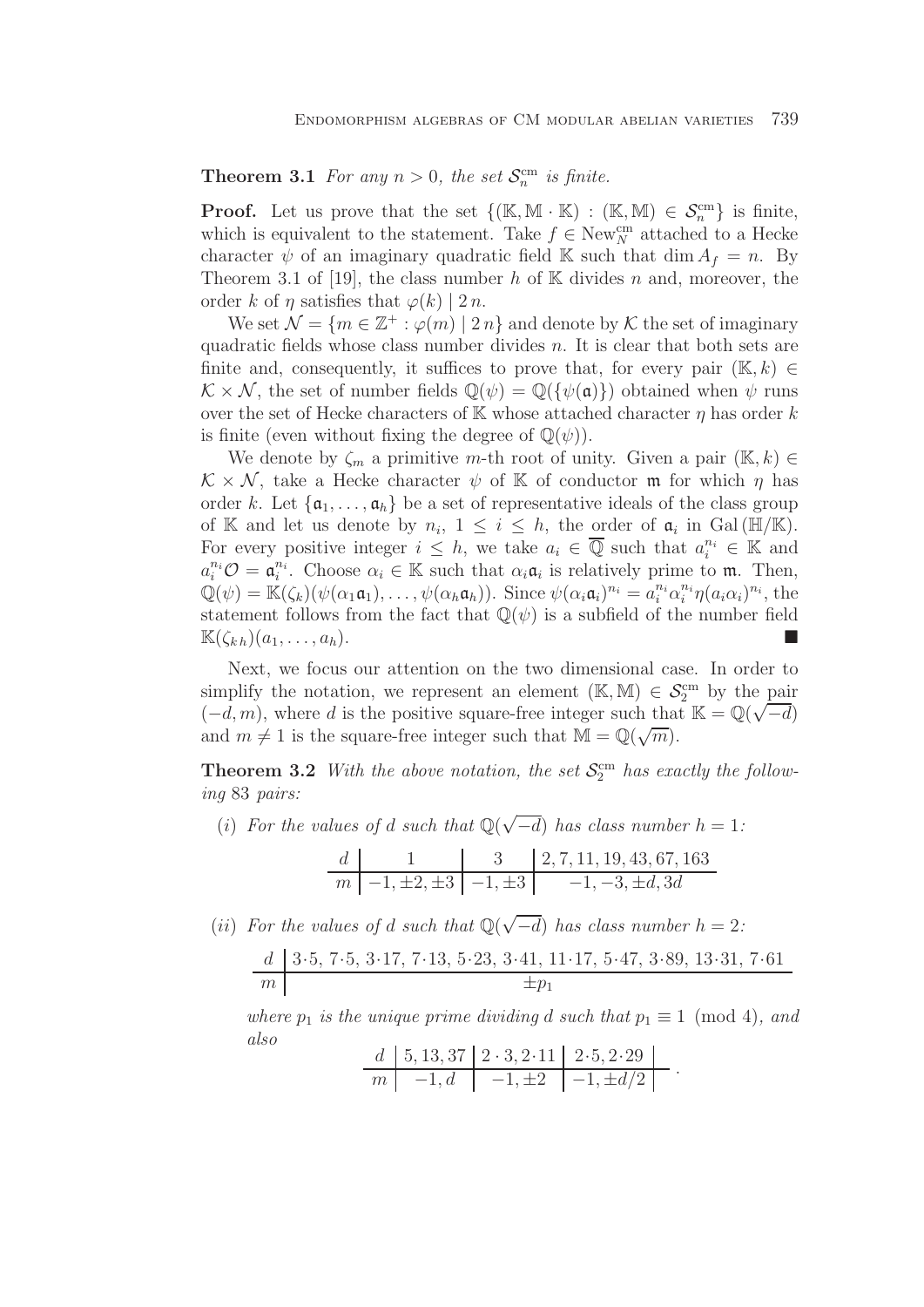**Proof.** We know that all  $f \in \text{New}_{N}^{\text{cm}}$  with dim  $A_f = 2$  have CM by an imaginary quadratic field whose class number is either 1 or 2. From now on, K is an imaginary quadratic field of discriminant  $-D$  and class number  $h \leq 2$ . The square-free part d of D is either D or  $D/4$  depending on whether D is odd or not. Let us denote by w the order of  $\mathcal{O}^*$ , namely w is 2, 4 or 6 according to  $D > 4$ ,  $D = 4$  or  $D = 3$ , respectively.

Firstly, we prove that  $(-d, -d) \in \mathcal{S}_2^{\text{cm}}$  if and only if  $h = 1$ . Indeed, if  $(-d, -d) \in \mathcal{S}_2^{\text{cm}}$  then  $\mathbb{E}_f = \mathbb{K}$  and  $[\mathbb{E} : \mathbb{K}] = 1$ , which implies  $h = 1$ . Conversely, assume  $h = 1$  and let  $\mathfrak p$  be a prime ideal over an odd prime p which splits in K, so that  $p \equiv 1 \pmod{w}$ . We can choose p such that  $p \equiv 1 + w \pmod{w^2}$  and, thus, there exists a character  $\eta$  of conductor p and order w satisfying  $\eta(u)=1/u$  for all  $u \in \mathcal{O}^*$ . A Hecke character  $\psi$ of conductor  $\mathfrak{m} = \mathfrak{p}$  and character  $\eta$  provides a newform f with  $\mathbb{E} = \mathbb{K}$ . Since  $\mathfrak{m} \neq \overline{\mathfrak{m}}$ , part 2 of Proposition 2.1 implies that  $\mathbb{K} \subseteq \mathbb{E}_f$ , and then  $\mathbb{E}_f = \mathbb{E} = \mathbb{K}$ . Therefore, for  $h = 1$  all pairs  $(-d, -d)$  lie in  $\mathcal{S}_2^{\text{cm}}$ .

From now on, we focus our attention on Hecke characters  $\psi$  whose num-From now on, we focus our attention on Hecke characters  $\psi$  whose num-<br>ber field  $\mathbb E$  is a biquadratic field  $\mathbb Q(\sqrt{-d}, \sqrt{m})$  for which  $\mathbb E_f = \mathbb Q(\sqrt{m})$ . We recall that, in this case, Proposition 2.1 applies and L is the splitting field of  $A_f$ . We split the proof in two cases according to the class number h, and for each of them we examine all possibilities for the values of  $\text{ord}(\eta)$ .

**(1) Case**  $h = 1$ **.** In this case,  $\mathbb{E} = \mathbb{K}(\eta)$  and  $[\mathbb{K}(\eta) : \mathbb{K}] = 2$ . Therefore,  $\varphi(k)/\varphi(w) = 2$ , where k is the order of  $\eta$ . So we have the following possibilities for  $k$ ,  $E$  and  $m$ :

|             | $d=1$   |  |        | $d=3$                                                                                                                                                                                           | $d \neq 1,3$ |  |         |
|-------------|---------|--|--------|-------------------------------------------------------------------------------------------------------------------------------------------------------------------------------------------------|--------------|--|---------|
| k,          |         |  |        |                                                                                                                                                                                                 |              |  |         |
| $\mathbb E$ |         |  |        | $\left[ \mathbb{Q}(\sqrt{-1},\sqrt{-2});\mathbb{Q}(\sqrt{-1},\sqrt{-3}) \right] \mathbb{Q}(\sqrt{-1},\sqrt{-3}) \left[ \mathbb{Q}(\sqrt{-d},\sqrt{-1});\mathbb{Q}(\sqrt{-d},\sqrt{-3}) \right]$ |              |  |         |
| m           | $-2, 2$ |  | $-3,3$ | $-1, 3$                                                                                                                                                                                         | $-1$ , d     |  | $-3,3d$ |

Next, we prove that all these possibilities for  $(-d, m)$  do occur. Let l be the prime ideal of K over the unique rational prime  $\ell$  dividing D and consider the integral ideal  $\mathfrak{m}_0$  defined by

$$
\mathfrak{m}_0 = \begin{cases} \n1 & \text{if } D \neq 3 \text{ is odd,} \\ \n1^2 & \text{if } D = 3, \\ \n1^3 & \text{if } D = 4, \\ \n1^5 & \text{if } D = 8. \n\end{cases}
$$

Let  $\eta_0$  be a character mod  $\mathfrak{m}_0$  satisfying the following three conditions: the order of  $\eta_0$  is w,  $\eta_0(u)=1/u$  for all  $u \in \mathcal{O}^*$  and  $\eta_0(n) \chi(n)$  is the trivial Dirichlet character mod D. Note that  $\eta_0$  is unique except for  $D = 8$ .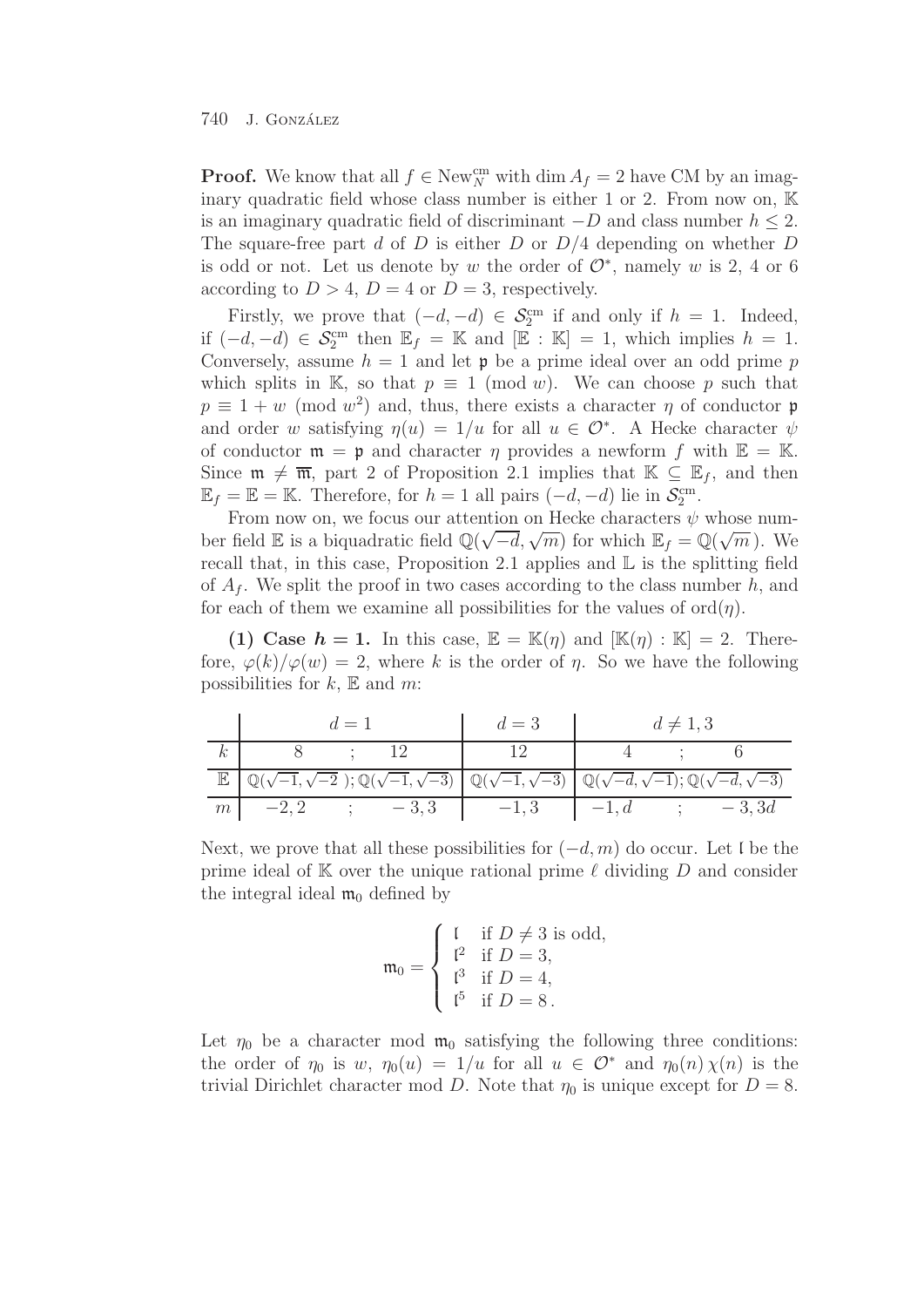Let  $\psi_0$  be the unique Hecke character of conductor  $\mathfrak{m}_0$  with character  $\eta_0$ . Since  $\mathbb{Q}(\psi_0) = \mathbb{K}$  and the newform  $f_0$  attached to  $\psi_0$  has trivial Nebentypus, dim  $A_{f_0} = 1$ . By taking Dirichlet characters  $\chi_1$  of order 4 if  $d \neq 1$ and  $\chi_2$  of order 3 if  $d \neq 3$ , the newforms  $f_0 \otimes \chi_1$  and  $f_0 \otimes \chi_2$  have CM by K and provide the values  $m = -1$  and  $m = -3$ , respectively. This yields  $(-d, -1), (-d, -3) \in \mathcal{S}_2^{\text{cm}}$  for all d when  $h = 1$ .

For  $d \neq 3$ , take an inert prime p in K such that  $p \equiv -1 \pmod{3}$ . Choose a character  $\eta'$  mod  $p\mathcal{O}$  of order 3. The newform obtained from a Hecke character of conductor  $\mathfrak{m} = \mathfrak{m}_0 \cdot p \mathcal{O}$  and character  $\eta = \eta_0 \times \eta'$  has trivial Nebentypus. Since  $\mathbb{E} = \mathbb{Q}(\sqrt{-d}, \sqrt{-3})$ , it follows  $(-d, 3d) \in \mathcal{S}_2^{\text{cm}}$ .

For  $d \neq 1$ , take an inert prime **p** in K such that  $p \equiv -1 \pmod{4}$  and choose a character  $\eta'$  mod  $p\mathcal{O}$  of order 4. Proceeding as before for the character  $\eta_0 \times \eta'$ , we obtain  $(-d, d) \in \mathcal{S}_2^{\text{cm}}$ .

For  $d = 1$ , take  $p = 7$  and the character  $\eta'$  mod  $pO$  of order 8 defined by  $\eta'(2 + i) = (1 + i)\sqrt{2}/2$ . For the character  $\eta = \overline{\eta_0} \times \eta'$ , we obtain  $(-1, 2) \in \mathcal{S}_2^{\text{cm}}$ .

To complete the case  $h = 1$ , we need to prove  $(-1, -2) \in \mathcal{S}_2^{\text{cm}}$ . Take the characters  $\eta_2$  and  $\eta_3$  mod 2 $\mathcal{O}$  and 3 $\mathcal{O}$ , respectively, defined by  $\eta_2(i) = -1$ and  $\eta_3(1-i) = (1+i)\sqrt{2}/2$ . The newform f obtained from a Hecke character and  $\eta_3(1-i) = (1+i)\sqrt{2}/2$ . The newform f ob<br>with character  $\eta_2 \times \eta_3$  satisfies  $\mathbb{E}_f = \mathbb{Q}(\sqrt{-2})$ .

**(2) Case**  $h = 2$ **.** If  $[\mathbb{E} : \mathbb{Q}] = 4$ , then the order k of  $\eta$  can only be 2, 4 or 6 and, moreover,  $k$  must divide  $2 D$  (cf. Theorem 3.5 of [19]). Note that, in this particular setting,  $\mathbb{E}_f$  is a quadratic field if and only if  $\psi_c = \gamma \psi$  for some  $\sigma \in \Phi$ . Therefore, for all  $\alpha \in (\mathcal{O}/\mathfrak{m})^*$ , we have  $\eta(\overline{\alpha}) = \eta(\alpha)$  if  $\varepsilon$  is trivial and, otherwise,  $\eta(\overline{\alpha}) = \sigma_{\eta}(\alpha) = \eta(\alpha)$  for the non-trivial  $\sigma \in Gal(E/K)$  (for  $k = 2$ , both conditions agree). In particular, if  $\mathfrak{m} = \mathfrak{m}_1 \cdot \mathfrak{m}_2$  with  $(\mathfrak{m}_1, \mathfrak{m}_2) = 1$ ,  $\mathfrak{m}_i = \overline{\mathfrak{m}}_i$  for  $i \leq 2$ , and  $\eta = \eta_1 \times \eta_2$ , where  $\eta_i$  is a character mod  $\mathfrak{m}_i$ , then each  $\eta_i$  has to satisfy the same condition as  $\eta$  for all  $\alpha \in (\mathcal{O}/\mathfrak{m}_i)^*$ .

When  $h = 2$ , D has exactly two prime divisors. Let  $\ell$  be such a prime satisfying that the prime ideal of  $\mathbb{K}$  over  $\ell$  is non-principal. For a given non-principal prime ideal  $\mathfrak{p} \in I(\mathfrak{m})$ , we have  $\mathfrak{p}^2 = \alpha^2 \ell \mathcal{O}$  for some  $\alpha \in \mathbb{K}^*$ and, thus,  $\psi(\mathfrak{p})^2 = \alpha^2 \ell \eta(\alpha^2 \ell)$  and  $\sqrt{\ell \eta(\alpha^2 \ell)} \in \mathbb{E}$ . Therefore, we have to consider the only following possibilities for  $k$  and  $\mathbb{E}$ :

| $\mathbb{E}\left[\mathbb{Q}(\sqrt{-d},\sqrt{\ell})\right], \mathbb{Q}(\sqrt{-d},\sqrt{-\ell})\left[\mathbb{Q}(\sqrt{-d},\sqrt{-1})\right]\mathbb{Q}(\sqrt{-d},\sqrt{-3})$ |  |
|---------------------------------------------------------------------------------------------------------------------------------------------------------------------------|--|

Next, we split the proof according to the value of  $k$ .

(i) *Subcase*  $k = 2$ . In this case,  $\mathbb{L} = \mathbb{H}$  and, again by Theorem 3.5 of [19], we know that  $[\mathbb{E} : \mathbb{K}] = 2$  for any Hecke character of  $\mathbb{K}$  with  $k = 2$ .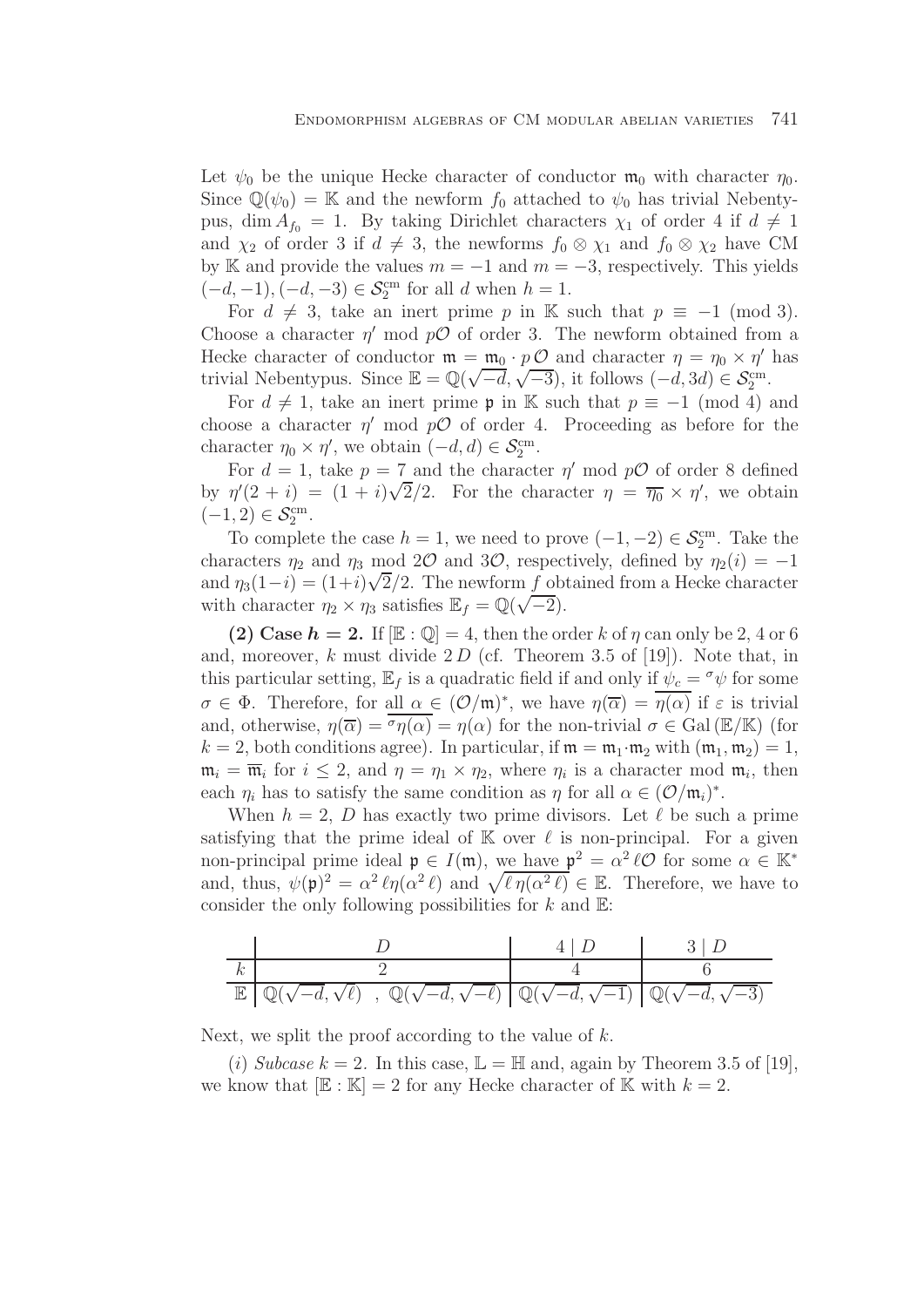Let  $p_1$  be the prime that divides d such that the field  $\mathbb{K}' = \mathbb{Q}(\sqrt{p_1})$  is the real quadratic subfield of H. Let us now prove that, for  $h = 2$  and  $k = 2$ , the pair  $(-d, m)$  lies in  $\mathcal{S}_2^{\text{cm}}$  if and only if  $D \not\equiv 4 \pmod{8}$  and  $|m| = p_1$ .

Let  $\psi$  be a Hecke character such that ord  $\eta = 2$  and  $\mathbb{E}_f = \mathbb{Q}(\sqrt{m})$ . Since  $\mathbb H$  is the splitting field of  $A_f$ , there exists an elliptic curve defined over  $\mathbb H$  with CM by  $\mathcal O$  which has all the isogenies to its Galois conjugates defined over H. The case  $D \equiv 4 \pmod{8}$ , i.e.  $D = 4 \cdot p_1$  with  $p_1 \equiv 1$ (mod 4), cannot occur because there are no elliptic curves with CM by  $\mathcal O$ satisfying this property (see 11.3 in [11]). If  $D \not\equiv 4 \pmod{8}$ , then  $d/p_1$ is the other prime  $p_2$  that divides D and, moreover, the number field  $E$ is the other prime  $p_2$  that divides D and, moreover, the number field E<br>is either  $\mathbb{Q}(\sqrt{-d}, \sqrt{p_1})$  or  $\mathbb{Q}(\sqrt{-d}, \sqrt{-p_1})$ , which implies  $|m| \in \{p_1, p_2\}$ . By Proposition 2.1, there exists an elliptic curve E with CM by  $\mathcal O$  defined over  $\mathbb{K}'$  such that  $A_f$  is isogenous over  $\mathbb{Q}$  to the Weil restriction Res<sub>K'</sub> E. Since  $\mathbb{E}_f = \mathbb{Q}(\sqrt{m})$ , for the non-trivial  $\sigma \in \text{Gal}(\mathbb{K}/\mathbb{Q})$  there is  $\mu \in \text{Hom}_{\mathbb{K}}(E, {}^{\sigma}E) \otimes \mathbb{Q}$  such that  $\mu \circ {}^{\sigma}\mu = [m]$ , which implies that m is a norm of K'. Due to the fact that neither  $p_2$  nor  $-p_2$  are norms of K', it follows that  $|m| = p_1$ .

Next, we prove that, for  $D \neq 4 \pmod{8}$ , the pairs  $(d, \pm p_1) \in \mathcal{S}_2^{\text{cm}}$ . Let us denote by  $\mathfrak{p}_1$  and  $\mathfrak{p}_2$  the ideals over  $p_1$  and  $p_2$ , respectively. Take the integral ideals

$$
\mathfrak{m}_0 = \left\{ \begin{array}{ll} \mathfrak{p}_1 \cdot \mathfrak{p}_2 & \text{if } p_1 \text{ and } p_2 \text{ are odd,} \\ \mathfrak{p}_1 \cdot \mathfrak{p}_2^5 & \text{if } p_2 = 2, \\ \mathfrak{p}_1^5 \cdot \mathfrak{p}_2 & \text{if } p_1 = 2, \end{array} \right. \quad \text{and} \quad \mathfrak{m}_1 = \left\{ \begin{array}{ll} \mathfrak{p}_2 & \text{if } p_2 \text{ is odd,} \\ \mathfrak{p}_2^5 & \text{if } p_2 = 2. \end{array} \right.
$$

For a quadratic character  $\eta_0$  of conductor  $\mathfrak{m}_0$  such that  $\eta_0(n) = \chi(n)$  for all integers n coprime to D, we obtain a Hecke character  $\psi$  whose newform has trivial Nebentypus and, thus,  $\mathbb{E}_f$  is a real quadratic field. Therefore  $m = p_1$ . For an odd quadratic character  $\eta_1$  of conductor  $\mathfrak{m}_1$ , we obtain a Hecke character  $\psi$  whose newform f has non-trivial Nebentypus and its Fourier coefficient  $a_{p_1}$  satisfies  $a_{p_1}^2 = -p_1$ . Therefore,  $\mathbb{E} = \mathbb{K}(\sqrt{-p_1})$ . It can be easily proved that, for a prime  $\mathfrak{p}$  of K, one has  $\psi(\mathfrak{p}) = \psi_c(\mathfrak{p}) \in \mathbb{K}$  when  $\mathfrak{p}$ is principal and, otherwise,  $\psi(\mathfrak{p}) = -\psi_c(\mathfrak{p})$  and  $\psi(\mathfrak{p})\sqrt{-p_1} \in \mathbb{K}$ . Hence,  $\psi_c = \sigma \psi$  for the non-trivial  $\sigma \in$  Gal ( $\mathbb{E}/\mathbb{K}$ ) and, thus,  $\mathbb{E}_f = \mathbb{Q}(\sqrt{-p_1})$ .

(*ii*) *Subcase*  $k = 4$ . For a Hecke character with  $k = 4$ , we know by [19] that  $[\mathbb{E} : \mathbb{K}] = 2$  if and only if  $4 | D$  and  $\eta(2 \alpha^2)$  has order 4 for some (and every)  $\alpha \in \mathbb{K}^*$  such that  $2 \alpha^2 \mathcal{O} \in I(\mathfrak{m})$ . The last condition amounts to saying that, for any generator  $\beta$  of the square of some (and every) non-principal that, for any generator  $\beta$  or the square of some (and every) non-principal<br>prime ideal  $\mathfrak{p} \in I(\mathfrak{m}), \eta(\beta)$  has order 4. If this is the case,  $\mathbb{E} = \mathbb{Q}(\sqrt{-d}, \sqrt{d})$ and we only have to consider the cases  $m = -1$  and  $m = d$ . So we can assume 4 | D and, in this case, D has a unique odd prime divisor  $p_1$ . We denote by  $\mathfrak{p}_1$  and  $\mathfrak{p}_2$  the prime ideals over  $p_1$  and 2, respectively.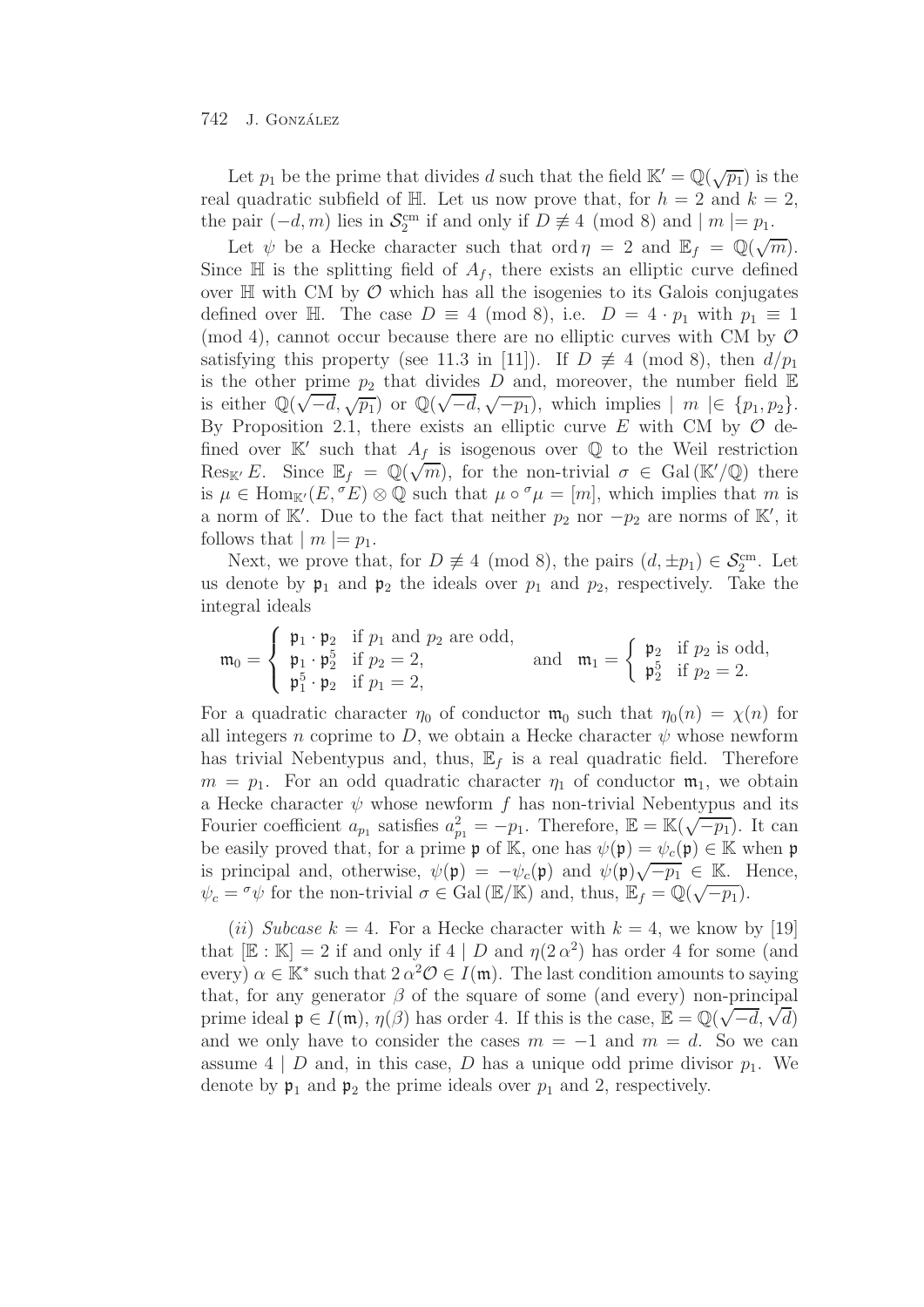We first prove that, for  $k = 4$ ,  $(-d, d) \in \mathcal{S}_2^{\text{cm}}$  if and only if d is odd, *i.e.*,  $D \equiv 4 \pmod{8}$ .

For d odd, take  $\mathfrak{m} = \mathfrak{p}_1 \cdot \mathfrak{p}_2^3$  and  $\eta = \eta_1 \times \eta_2$ , where  $\eta_1$  is the quadratic character mod  $\mathfrak{p}_1$  and  $\eta_2$  is a character mod  $\mathfrak{p}_2^3$  of order 4 (  $\eta_2(\sqrt{-p_1}) = \pm i$ ). For each possible value of  $d$  ( $d = 5, 13, 37$ ), it is easy to find a generator  $\beta$  of the square of a non-principal prime ideal p and check that its real part is even. the square of a non-principal prime ideal **p** and check that its real part is even.<br>So  $\eta(\beta) = \pm \eta_2(\beta)$  has order 4 because  $\eta_2(\beta^2) = -1$  and  $\mathbb{E} = \mathbb{Q}(\sqrt{-d}, \sqrt{d})$ . Since  $\varepsilon = 1$ , we obtain  $(-d, d) \in \mathcal{S}_2^{\text{cm}}$ . √

Assume now that d is even and  $\mathbb{E}_f = \mathbb{Q}(\mathbb{Q})$ d). Since  $\mathfrak{m} = \overline{\mathfrak{m}}$ ,  $\eta$  is primitive of conductor **m** and  $\eta(n) = \chi(n)$  for all integers *n* coprime to the level N of  $f$ , it must be that:

- The ideal  $\mathfrak{m}$  is of the form  $\mathfrak{p}_1 \cdot \mathfrak{p}_2^5 \cdot \prod_{i=1}^r p'_i \mathcal{O}$  for some primes  $p'_i$  with  $(p'_i, D) = 1,$
- The character  $\eta$  is of the form  $\eta_1 \times \eta_2 \times \prod_{i=1}^r \eta'_i$ , where  $\eta_1$  is quadratic mod  $\mathfrak{p}_1$ ,  $\eta_2$  is of order 2 or 4 mod  $\mathfrak{p}_2^5$ , and each  $\eta_i'$  is of order 2 or 4 and primitive of conductor  $p_i' \mathcal{O}$ ,
- The following conditions have to be satisfied:
	- (i)  $\eta_1(n) \cdot \eta_2(n) = \chi(n)$  for all integers n coprime to D,
	- (*ii*) for each  $i \leq r$ ,  $\eta'_i(n) = 1$  for all integers *n* coprime to  $p'_i$  and  $\eta'(\overline{\alpha}) = \eta'(\alpha)$  for all  $\alpha \in (\mathcal{O}/p'_i\mathcal{O})^*$ .

If **m** were the ideal  $\mathfrak{p}_1 \times \mathfrak{p}_2^5$  and  $\eta_2$  a character of order 4, then  $\eta_2(1 +$ If in were the ideal  $p_1 \times p_2$  and  $\eta_2$  a character of order 4, then  $\eta_2(1 + \sqrt{-d})^2 = -1$ . In this case, the degree [E : Q] would be greater than 4 since for each possible value of d ( $d = 6, 10, 22, 58$ ) it can be found a generator  $\beta$ of the square of a non-principal prime ideal  $\mathfrak{p} \in I(\mathfrak{m})$  and checked that  $\eta_2(\beta)^2 = 1$ . So  $\eta'(\beta)$  must necessarily have order 4, which leads to a contradiction. Indeed, for an inert prime  $p'_i$  in K,  $N_{K/\mathbb{Q}}(\beta) = p^2$  implies that  $\beta$  is a square in the finite field  $\mathcal{O}/p'_i\mathcal{O}$  and, thus,  $\eta'_i(\tilde{\beta})^2 = 1$ . For the split case, the conditions  $N_{\mathbb{K}/\mathbb{Q}}(\beta) = p^2$  and  $\eta_i'(\overline{\beta}) = \overline{\eta_i'(\beta)}$  also implies that  $\eta_i'(\beta)^2 = 1$ . So  $(-d, d) \notin \mathcal{S}_2^{\text{cm}}$  for d even.

Let us now prove that, for  $k = 4$ ,  $(-d, -1) \in \mathcal{S}_2^{\text{cm}}$  for all d.

Assume  $p_1 \equiv 1 \pmod{4}$ . We take  $\mathfrak{m} = \mathfrak{p}_1$  and let  $\eta$  be a character mod  $\mathfrak{p}_1$ of order 4. It is clear that  $\eta(\alpha) = \eta(\overline{\alpha})$  for all  $\alpha \in (\mathcal{O}/\mathfrak{m})^*$ . Moreover, since  $p_1 \not\equiv 1 \pmod{8}$ ,  $\eta(-1) = -1$  and  $\eta(2) = \pm i$ . Due to the fact that  $\eta(2)$ has order 4, for any Hecke character  $\psi$  with attached character  $\eta$  we have has order 4, for any Hecke character  $\psi$  with attached character  $\eta$  we have  $\mathbb{E} = \mathbb{Q}(\sqrt{-d}, \sqrt{d})$  and, moreover,  $\psi(\mathfrak{p}_2) = \pm (1 \pm i)$ . Let  $\mathfrak{p}$  be a prime ideal over a prime  $p$  which splits in K. By using the fact that  $\mathfrak p$  is either principal or  $\mathfrak{p} = \alpha \mathfrak{p}_2$  with  $(\alpha) \in I(\mathfrak{m})$ , we obtain  $a_p \in \mathbb{Q}(i)$  and, thus,  $\mathbb{E}_f = \mathbb{Q}(i)$ .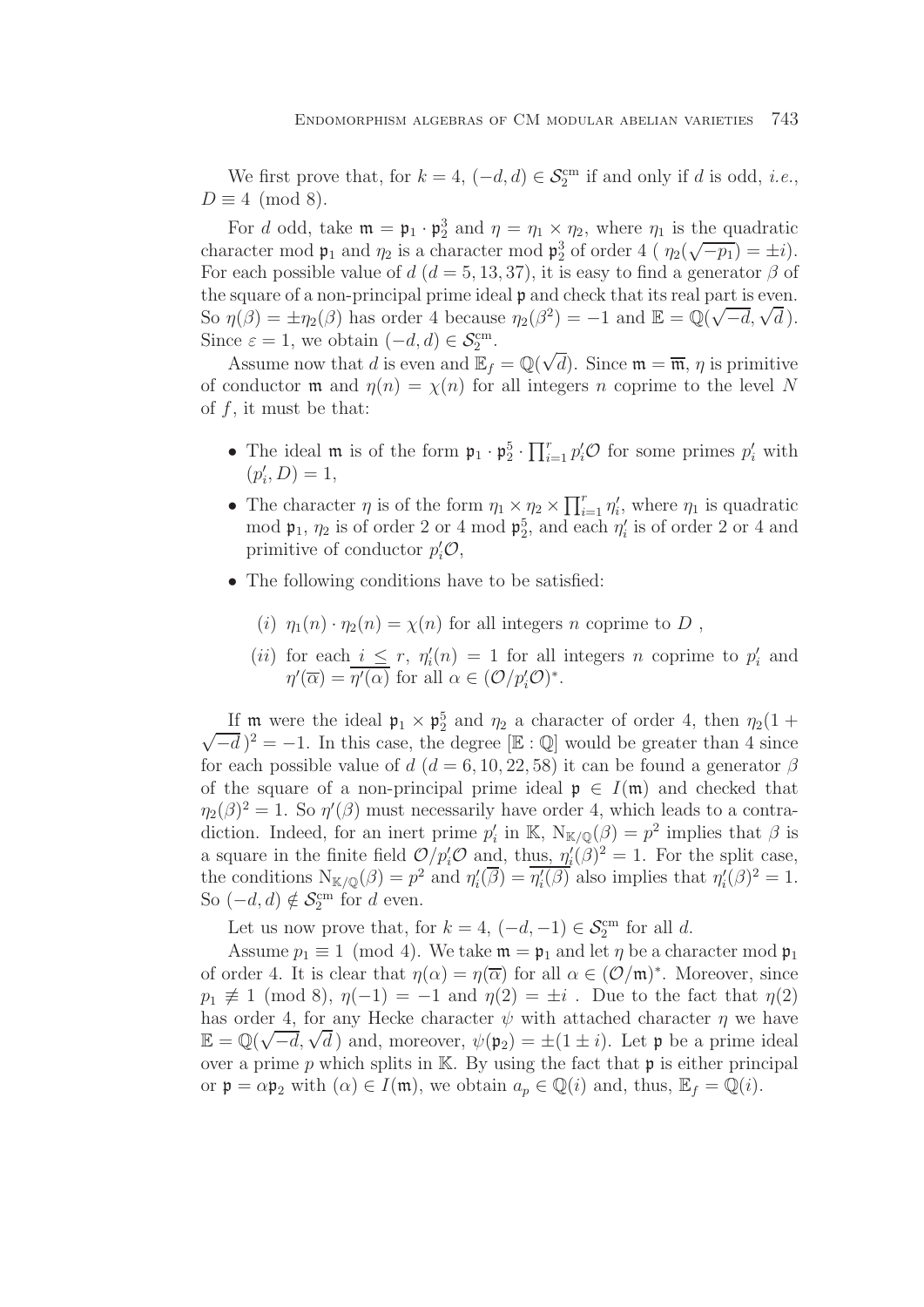For  $p_1 \not\equiv 1 \pmod{4}$ , we take  $\mathfrak{m} = \mathfrak{p}_1 \cdot \mathfrak{p}_2^7$  and  $\eta = \eta_1 \times \eta_2$ , where  $\eta_1$  is a quadratic character mod  $\mathfrak{p}_1$  and  $\eta_2$  is an even character of conductor  $\mathfrak{p}_2^7$  and order 4 such that  $\eta_2(1 + \sqrt{-d}) = \eta_2(5) = \pm i$ . It is easy to check that for any Hecke character  $\psi$  with character  $\eta$  we have ord  $\varepsilon = 4$  and  $\mathbb{E}_f = \mathbb{Q}(i)$ .

(*iii*) *Subcase*  $k = 6$ . By [19], we know that  $[\mathbb{E} : \mathbb{K}] = 2$  implies  $3 | D$ . Assume 3 | D and set  $p_1 = 3$ , so that  $p_2 = d/p_1$  is the other prime divisor of D. Now,  $\mathbb{H} = \mathbb{K}(\sqrt{p_2})$ . Let  $\mathfrak{p}_1$  and  $\mathfrak{p}_2$  be the prime ideals over  $p_1$  and  $p_2$ , respectively.

Although we have already proved that  $(-d, p_2) \in \mathcal{S}_2^{\text{cm}}$  when  $k = 2$ , we point out that, for  $k = 6$ , this pair is also attained. Let us now prove that  $(-d, -3) \notin \mathcal{S}_2^{\text{cm}}$ . Assume that there exists a Hecke character for which  $\eta$  has  $(-a, -3) \notin \mathcal{O}_2$ . Assume that there exists a riecke character for which  $\eta$  has order 6 and  $\mathbb{E}_f = \mathbb{Q}(\sqrt{-3})$ . The Nebentypus  $\varepsilon$  is non-trivial and its order divides 6. Since the newform  $g = f \otimes \varepsilon$  has CM by K,  $\mathbb{E}_g = \mathbb{Q}(\sqrt{-3})$  and divides 6. Since the newform  $g = f \otimes \varepsilon$  has CM by K,  $\mathbb{E}_g = \mathbb{Q}(\sqrt{-3})$  and its Nebentypus is  $\varepsilon^3$ , which must have order 2. So, we can assume that  $\varepsilon$ has order 2. Due to the fact that  $\varepsilon \neq 1$ , the Weil involution  $W_N$  acting on  $A_f$  is non-trivial and, thus, provides an elliptic quotient E of the abelian surface  $A_f$  defined over the real quadratic field  $\mathbb{K}' = \mathbb{L}_{\varepsilon}$ . The curve E has CM by an order  $\mathcal{O}'$  of K and the ring class field of  $\mathcal{O}'$ , which contains  $\mathbb{H}$ , is  $\mathbb{K}'\mathbb{K}$ . Therefore,  $\mathbb{H} = \mathbb{K}'\mathbb{K}$  and  $\mathbb{K}'$  must be  $\mathbb{Q}(\sqrt{p}_2)$ . Since  $A_f$  is isogenous over Q to Res<sub>K'/Q</sub> E and E<sub>f</sub> = Q( $\sqrt{-3}$ ), -3 should be a norm of K' but this condition does not occur when  $3 | D$ .

## **4. On the finiteness for endomorphism algebras over** Q

This section is devoted to present evidences about a behavior of the Fourier coefficients of normalized newforms. We show that this conjectural behavior implies the finiteness of the set of number fields  $\mathbb{E}_f$  with degree n and, thus, the finiteness of the set  $S_n$  for the RM case.

For  $f \in \text{New}_N$ , we denote by  $S_2(A_f)$  the C-vector space generated by the Galois conjugates of f, whose dimension is dim  $A_f$ . We consider the positive integer defined by

$$
B(f) := \max \left\{ \text{ ord}_{i\infty} h : h \in S_2(A_f) \right\}.
$$

In other words,  $B(f)$  is the positive integer for which there is a single cuspidal form in  $S_2(A_f)$  whose q-expansion is  $q^{\vec{B}(f)} + \sum_{m>B(f)} a_m q^m$ .

Since  $\Omega^1(A_f) \simeq S_2(A_f) dq/q \subseteq \Omega^1(X_1(N))$ , we know that

 $\dim A_f \leq B(f) \leq 2q_1 - 1$ ,

where  $g_1$  denotes the genus of  $X_1(N)$ . If there exists a curve C defined over  $\mathbb C$ along with a morphism  $\pi : X_1(N) \to C$  such that  $S_2(A_f) dq/q \subseteq \pi^*(\Omega^1(C)),$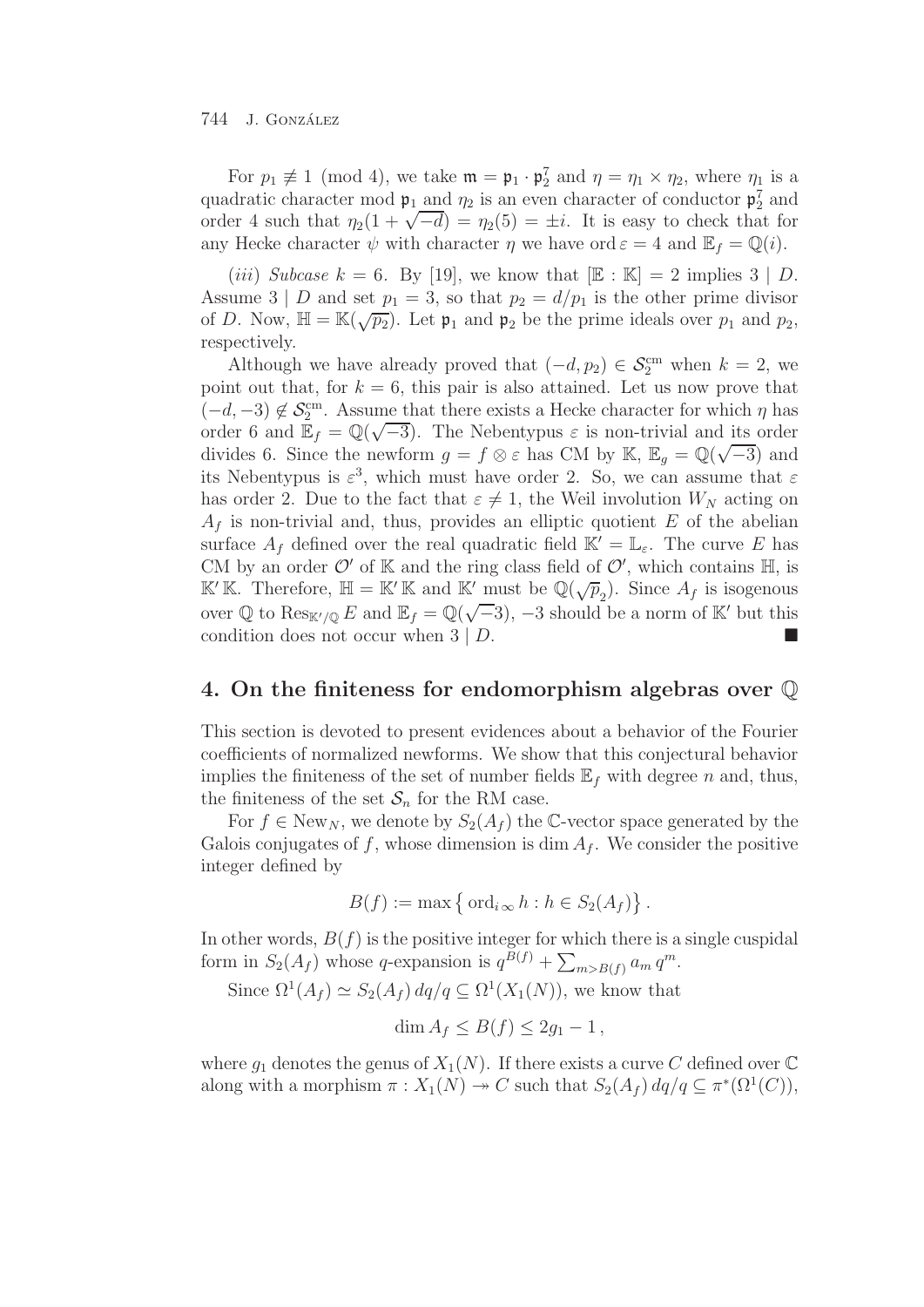then we can improve the upper bound of  $B(f)$  since  $B(f) \leq 2q(C) - 1$ , where  $q(C)$  denotes the genus of C. But, we cannot ensure the existence of such a curve with a genus less or equal than a constant depending on  $\dim A_f$ . In fact there is a conjecture about the finiteness of such curves (see Conjecture 1.1 in [1]).

It is natural to ask about the asymptotic behavior of  $B(f)$  when f runs over the set of normalized newforms f whose abelian varieties  $A_f$  have a given dimension.

For every integer  $n > 0$  and every  $x \in \mathbb{R}$  we define

$$
B(n, x) := \max\{B(f) : f \in New_N, \dim A_f = n, N \le x\},
$$
  

$$
B(n) := \lim_{x \to +\infty} B(n, x).
$$

Of course,  $B(1) = 1$ . After computing  $B(f)$  for  $n = 2$  and  $N \leq 3000$  with f running over the set of all normalized newforms with trivial Nebentypus, we obtained the results displayed in the following table:

| $B(f)$    | 2      | 3      | 5      | 7     | 11    | 13   | 17   | 19  |
|-----------|--------|--------|--------|-------|-------|------|------|-----|
| $\#{A_f}$ | $1372$ | $1536$ | $1155$ | $504$ | $139$ | $43$ | $11$ | $2$ |

Note that if dim  $A_f = 2$ , then  $B(f) = k$  if and only if  $a_i \in \mathbb{Z}$  for all  $i < k$  and  $a_k \notin \mathbb{Z}$ , where  $f = \sum_{m>0} a_m q^m$ . By the properties of the Fourier coefficients, if the order of the Nebentypus of f is 1 or 2, then  $B(f)$  is a prime.

With regard to the above computational table, one could think that  $B(n) < +\infty$  for  $n > 1$ . Nevertheless, this assertion is not right. In fact,  $B(n)$  would be  $+\infty$  if we only took into account newforms with CM to define  $B(n, x)$ . Indeed, take for instance  $\mathbb{K} = \mathbb{Q}(\sqrt{-7})$  and  $n = 2$ . For any integer  $k > 7$ , let  $p_1 < \cdots < p_r$  be the primes  $\leq k$  and let  $p > k$  be a prime such that  $p \equiv -1 \pmod{4}$  and splits in K. Choose a prime  $\mathfrak{p}_i$  over each  $p_i$  and a prime **p** over p. Let  $\mathfrak{m}' = \mathfrak{p}_1^2 \cdot \prod_{i=2}^r \mathfrak{p}_i$ . We take **m** to be either **m'** or **m'**  $\cdot \mathfrak{p}$ , depending on whether the primitive quadratic character of conductor  $\mathfrak{m}'$  is odd or not. Let  $\eta$  be the primitive quadratic character of conductor  $\mathfrak{m}$  and bodd of not. Let  $\eta$  be the primitive quadratic character of conductor in and<br>let  $\psi$  be the corresponding Hecke character. It is clear that  $\mathbb{E}_f = \mathbb{Q}(\sqrt{-7})$ and  $a_m = 0$  for all  $1 < m \leq k$ . It follows that  $\text{ord}_{i \infty} f - \overline{f} > k$  and, thus,  $B(f) > k$ .

For newforms without CM, we can use a similar procedure that consists on twisting a newform  $f$  by suitable quadratic Dirichlet characters of large conductor to obtain newforms q with  $B(q) > k$  and  $\dim A_f = \dim A_q$ . For this reason, we shall refine the above definitions to avoid the distortion caused by the effect of twists.

In the sequel  $\chi$  stands for a Dirichlet character of any conductor and order. For an integer  $n \geq 1$ , we say that a normalized newform f without CM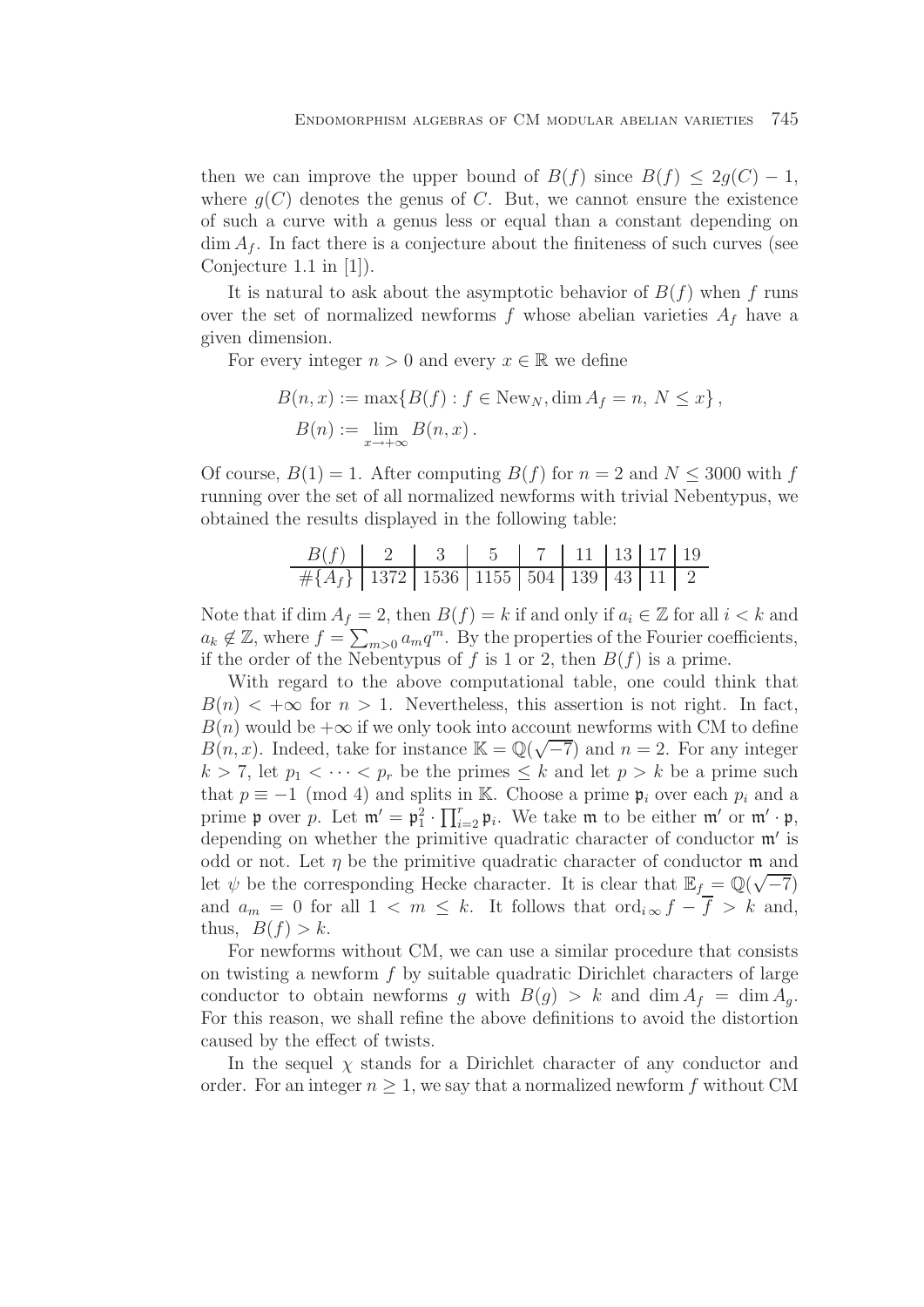is *n*-primitive if dim  $A_f = n$  and dim  $A_{f \otimes \chi} \geq n$  for all Dirichlet characters  $\chi$ . The reason to exclude the CM case in this definition is the following. For two Hecke characters  $\psi$  and  $\psi'$  of K,  $\psi'$  can be viewed as a twist of  $\psi$  by a character of Gal $(\mathbb{Q}/\mathbb{K})$  and it may be that the corresponding newforms f and  $f'$  satisfy that  $\dim A_{f'} < \dim A_f = n$  and  $\dim A_{f \otimes \chi} \ge n$  for all Dirichlet characters  $\chi$ .

Now, we define

$$
\widetilde{B}(f) := \min \{ B(f \otimes \chi) : \dim A_{f \otimes \chi} = \dim A_f \},
$$
  
\n
$$
\widetilde{B}(n, x) := \max \{ \widetilde{B}(f) : f \in New_N \setminus New_N^{cm}, N \le x, f \text{ is } n\text{-primitive } \},
$$
  
\n
$$
\widetilde{B}(n) := \lim_{x \to +\infty} \widetilde{B}(n, x).
$$

The range  $N \leq 3000$  is too small to detect the effect of twists, but we can see in the above table the quick decrease in the number of abelian surfaces  $A_f$  when  $B(f)$  increases. Now, one suspects that an affirmative answer to the question  $B(n) < +\infty$  should be considered. Next, we show two important consequences about this hypothesis.

**Proposition 4.1** *Let*  $n > 1$  *be an integer. Assume that*  $\widetilde{B}(m) < +\infty$  *for all positive integers*  $m \leq n$ *. Then,* 

- (i) The set of number fields  $\mathbb{E}_f$  of degree n obtained when f runs over the *set of all normalized newforms is finite.*
- (ii) *If*  $n = 2$ , then  $4B(2) 1$  *is an upper bound for all primes*  $p \equiv 1$ (mod 4) *such that the modular curve*  $X_0^+(p) = X_0(p)/\langle w_p \rangle$  *has non cuspidal rational points without CM.*

**Proof.** Let us prove (i). By Theorem 3.1 we can restrict our attention to the non-CM case. First, we assume that  $f \in \text{New}_N \setminus \text{New}_N^{\text{cm}}$  is *n*-primitive. Let  $g = f \otimes \chi = \sum_{m>0} a_m q^m$  be such that  $\dim A_f = \dim A_g$  and  $B(g) =$  $\widetilde{B}(f)$ . Let us denote by  $\tau_1,\ldots,\tau_n$  the Q-embeddings of  $\mathbb{E}_g$  into  $\overline{\mathbb{Q}}$ . The matrix  $({}^{\tau_i}a_j)_{i\leq n,j\leq B(q)+1}$  has rank n and, thus,  ${a_1,\ldots,a_{B(q)+1}}$  is a system of generators of the Q-vector space  $\mathbb{E}_q$ . Under the assumption  $B(n) < +\infty$ , we have that  $\mathbb{E}_g$  is the field  $\mathbb{Q}(a_2,\ldots,a_{\widetilde{B}(n)+1})$ . For any integer  $m>1$ ,  $a_m$ is an algebraic integer of degree at most n such that  $|\tau_i a_m| \leq \sigma_0(m) \sqrt{m}$ for all  $i \leq n$ , where  $\sigma_0(m) = \sum_{0 < d|m} 1$ . Therefore, there are only finitely many possibilities for the values  $a_m$  and, thus, finitely many possibilities for  $\mathbb{E}_g$ . The condition dim  $A_{g \otimes \chi^{-1}} = n$  implies that the order k of  $\chi$  satisfies  $\varphi(k)$  | n. Therefore the number field  $\mathbb{E}_f$  is a subfield of the compositum of  $\mathbb{E}_q$  with the k-th cyclotomic field, and it follows that the set of number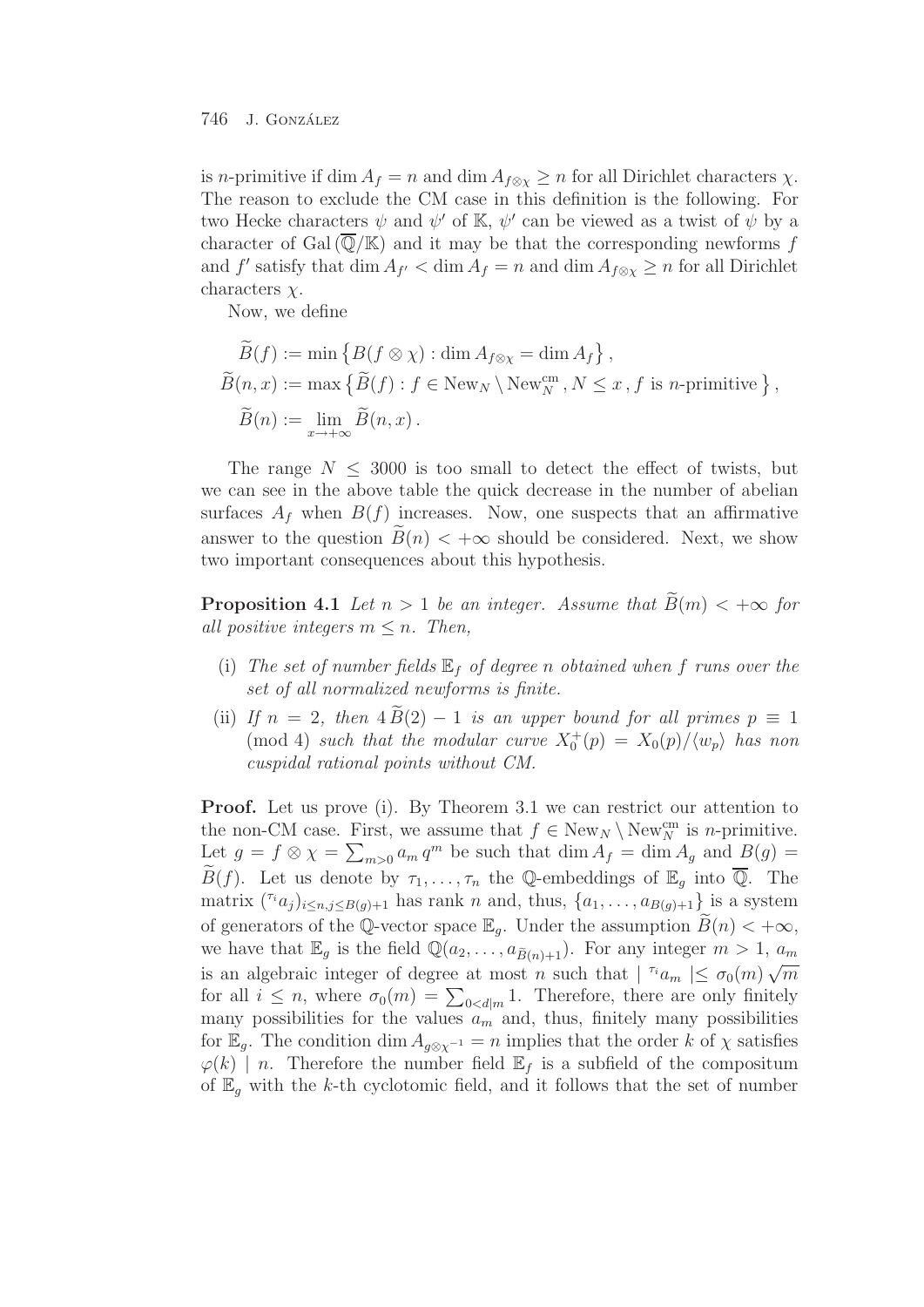fields  $\mathbb{E}_f$  obtained for *n*-primitive newforms f is finite. If dim  $A_f = n$  and f is not *n*-primitive, let  $\chi$  be a Dirichlet character such that  $f_0 = f \otimes \chi$  is mprimitive for some  $m < n$ . By using that there are finitely many possibilities for  $\mathbb{E}_{f_0}$  and for  $\mathbb{Q}(\chi)$ , it follows that the set of number fields  $\mathbb{E}_f$  for the case that dim  $A_f = n$  and f is not *n*-primitive is also finite.

Let us prove (ii). The existence of a non cuspidal point in  $X_0^+(p)(\mathbb{Q})$ without CM implies the existence of an elliptic curve  $E$  without CM defined over a quadratic field K along with a p-isogeny  $\mu : E \to {}^{\sigma}E$ , where  $\sigma$  is the non-trivial element of Gal ( $\mathbb{K}/\mathbb{Q}$ ). If  $p \equiv 1 \pmod{4}$ , then p is a norm of K (cf. [8]) and, thus, we can choose E such that  $\mu$  is defined over K and  $\mu \circ^{\sigma} \mu = [p]$ . Therefore, the Weil restriction  $A = \text{Res}_{K/\mathbb{Q}}(E)$  is an abelian surface such that  $\text{End}_{\mathbb{Q}}(A) \otimes \mathbb{Q}$  is  $\mathbb{Q}(\sqrt{p})$ , i.e., A is of  $\text{GL}_2$ -type with real multiplication by  $\sqrt{p}$ . Due to recent results on Serre's modularity conjecture by Khare-Wintenberger [12], Dieulefait [5] and Kissin [13], the abelian surface  $A$  is modular and there exists a normalized newform  $f$  with trivial Nebentypus such that A is Q-isogenous to  $A_f$ . It is clear that f is 2-primitive. Let  $\chi$  be a quadratic Dirichlet character such that the newform  $g = f \otimes \chi = q + \sum_{m>1} a_m q^m$  satisfies  $\widetilde{B}(f) = B(g)$ . Due to the fact that g has an inner-twist by the quadratic character attached to  $K$  and its Nebentypus is trivial, the Fourier coefficients of  $q$  satisfy the next condition: If  $a_m \notin \mathbb{Z}$  then  $a_m^2/p \in \mathbb{Z}$ . Let  $p_0$  be the least prime such that  $a_{p_0} \notin \mathbb{Z}$ . Hence,  $p_0 \leq \widetilde{B}(2)$ . The statement follows from the inequality  $p \leq a_{p_0}^2 \leq$  $(2\sqrt{p_0})^2 \leq 4\widetilde{B}(2).$ 

**Remark 4.1** In view of the results in [15], in the QM case we do not see any reason to derive the finiteness of the set  $S_n$  from the finiteness of the set of number fields  $\mathbb{E}_f$  of degree n and, thus, from the condition  $B(n) < +\infty$ .

We conclude by giving a better lower bound for  $B(2)$  than the one provided by the above computations for newforms of level  $\leq$  3000 and trivial Nebentypus.

**Proposition 4.2** *There is a* 2*-primitive normalized newform*  $f \in S_2(\Gamma_0(2 \cdot$  $(5^2 \cdot 31159^2)$ ) *such that*  $B(f) = B(f) = 59$ *. In particular,*  $B(2) \ge 59$ *.* 

**Proof.** Consider the elliptic curve  $E: y^2 = x^3 + Ax + B$ , where

*<sup>A</sup>* = 13709960(2643250204357 <sup>−</sup> <sup>285242082633</sup>√−*<sup>D</sup>*)

 $B = 348980800($ <sup>−</sup> 18224167668804803284533 + 63802091292233830777√−*D ,*

and  $D = 31159$ . It can be checked that the conductor of E is the integral and  $D = 31139$ . It can be checked that the conductor of E is the integral<br>ideal of  $\mathbb{K} = \mathbb{Q}(\sqrt{-D})$  generated by  $2 \cdot 5^2 \cdot 31159$ . The pair  $(E, \overline{E})$  provides a non-CM rational point on the curve  $X_0^+(137)$ , i.e. E is a quadratic Q-curve without CM of degree 137 (cf. [6]).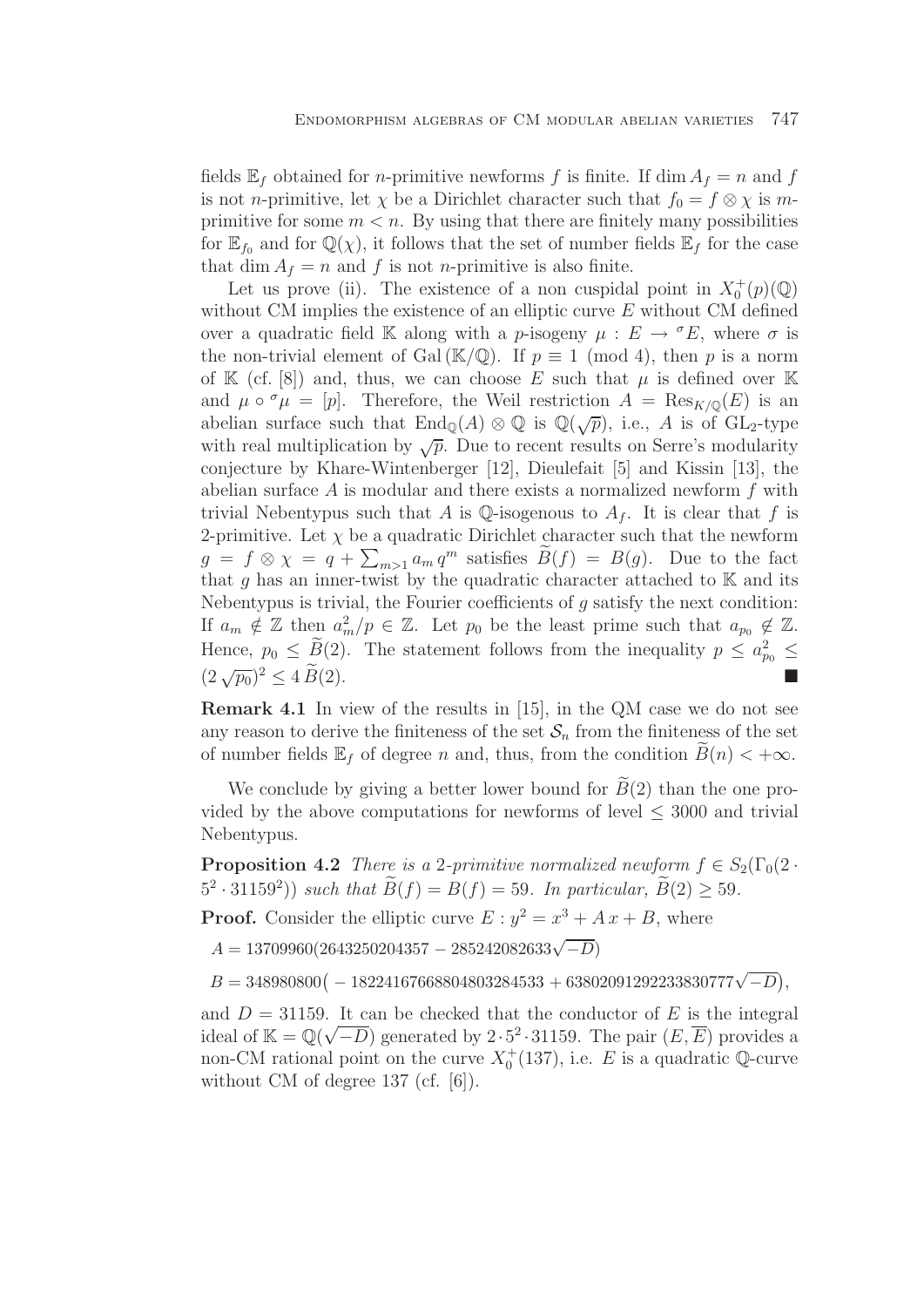We claim that the isogeny  $\mu : E \to \overline{E}$  of degree 137 is defined over K. Indeed, let  $x_1, \ldots, x_{136}$  be the x-coordinates of the non-trivial points of the kernel of  $\mu$ . By [7], it suffices to prove that  $-137 \cdot N_{K/\mathbb{Q}}(s_1) \in (K^*)^2$ , where  $s_1 = \sum_{i=1}^{136} x_i$ . One way to determine  $s_1$  is to compute the 137-th division polynomial of E, which has degree 9384, and then to factorize it over K. A better though approximate way is to determine a basis  $\{\omega_1, \omega_2\}$  of periods of E such that  $\tau = \omega_1/\omega_2$  is in the upper half-plane and satisfies  $j(137\,\tau) = \overline{j(\tau)}$ . Then,  $s_1 = \sum_{i=1}^{136} \wp(i/\omega_2; \omega_1, \omega_2)$ , where  $\wp(z; \omega_1, \omega_2)$  denotes the Weierstrass function attached to the period lattice of E. After computing, we obtain

$$
\omega_1 = -0.0000059349200452413239... - 0.0000134040043086026752...i,\n\omega_2 = 0.0003360230301664207601... + 0.0008081258226439434557...i,\ns1 = 103120(1152883 + 56273\sqrt{-D}).
$$

It is now immediate to check that  $-137 \text{ N}_{K/\mathbb{Q}}(s_1)$  is a square in K<sup>\*</sup>.

Since  $\mu$  is defined over K and  $\mu \circ \overline{\mu} = [137]$ , the Weil restriction  $A =$ Since  $\mu$  is defined over its and  $\mu \circ \mu = [157]$ , the well restriction  $A = \text{Res}_{\mathbb{K}/\mathbb{Q}}(E)$  satisfies  $\text{End}_{\mathbb{Q}}(A) \otimes \mathbb{Q} = \mathbb{Q}(\sqrt{137})$  and, thus,  $A/\mathbb{Q}$  is modular. By Milne's formula in  $[14]$ , the conductor of A is

$$
N_{K/\mathbb{Q}}(\text{cond}(E)) \cdot D^2 = 2^2 \cdot 5^4 \cdot 31159^4
$$

and, thus, there exists a normalized newform  $f = \sum_{n>0} a_n q^n \in S_2(\Gamma_0(N))$ such that  $A_f$  is Q-isogenous to A, where

$$
N = \sqrt{\text{cond}(A)} = 2 \cdot 5^2 \cdot 31159^2
$$

(cf. [4]). The newform f has an inner-twist by the quadratic Dirichlet character attached to K. The Fourier coefficients  $a_n$  lie in  $\mathbb{Q}(\sqrt{137})$  and we know that, if  $a_p \notin \mathbb{Z}$  for a prime p, then A has good reduction at p, p is inert in K and  $a_p/\sqrt{137} \in \mathbb{Z}$ . Then, we have to determine the first inert prime  $p_0$  such and  $a_p/\sqrt{137} \in \mathbb{Z}$ . Then, we have to determine the first inert prime  $p_0$  such that  $a_{p_0} \neq 0$ . By the Eichler-Shimura congruence, for a prime  $p \nmid N$ , the polynomial  $(x^2 - a_p x + p)(x - a_p x + p)$  is the characteristic polynomial of Frob<sub>p</sub> acting on the *l*-adic Tate module of the reduction of A mod p. Therefore, the characteristic polynomial of  $Frob_{p^2}$  acting on the on the ladic Tate module of the reduction of E mod p is  $x^2 - (a_p^2 - 2p)x + p^2$ . After computing, we obtain  $p_0 = 59$  and  $a_{59} = \pm \sqrt{137}$ . Then, the q-expansion of  $(f - \sigma f)/(2\sqrt{137})$  is  $\pm q^{59} + O(q^{60})$  and, thus,  $B(f) = 59$ .

Let  $g = f \otimes \chi = \sum_{n>0} b_m q^m$ , where  $\chi$  is any quadratic Dirichlet character. For every inert prime  $p < 59$  of K at which  $A_q$  has god reduction, we know that  $A_f$  has also good reduction at p. Therefore,  $b_p = \chi(p) a_p = 0$  and, thus,  $B(f) = B(f).$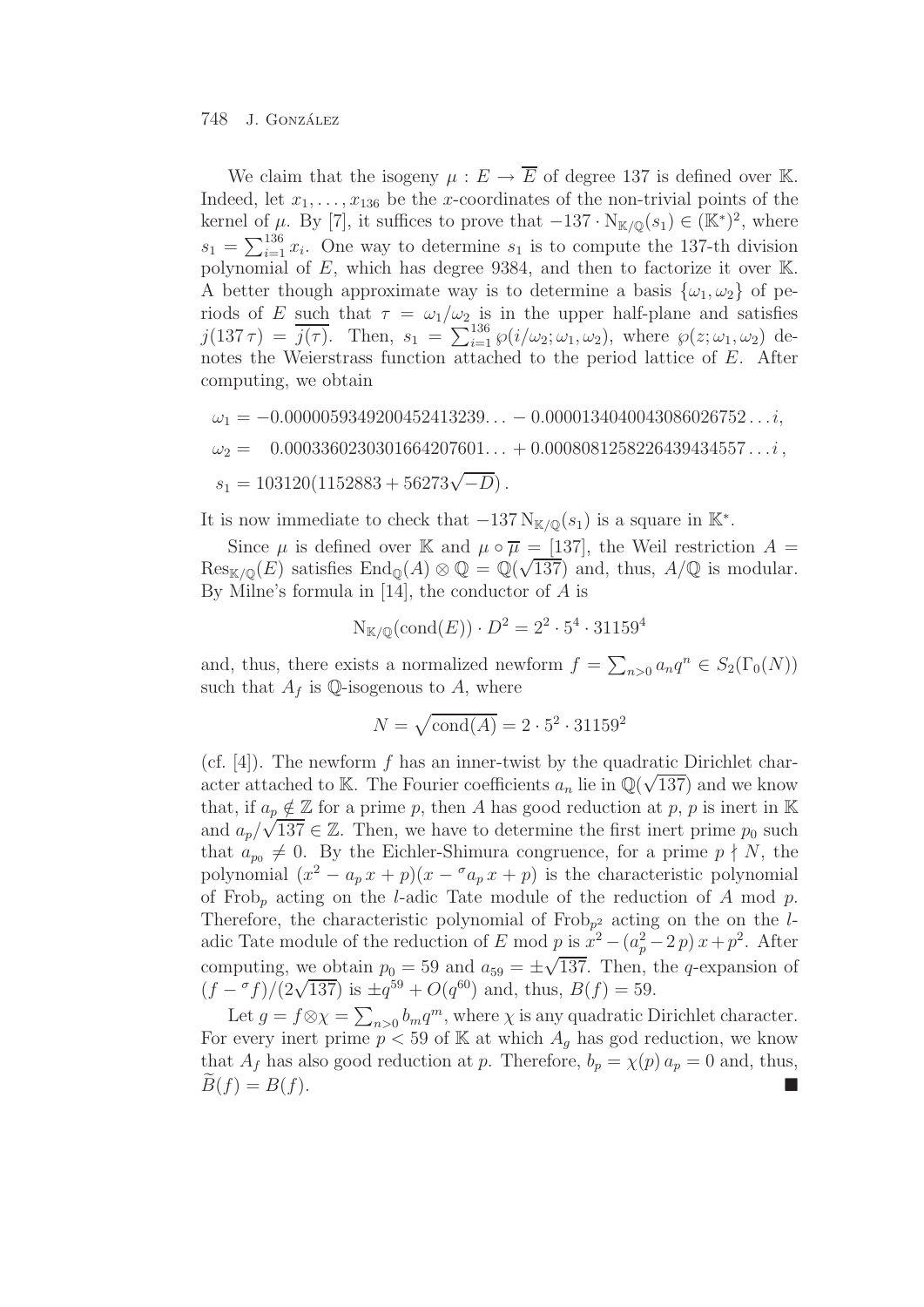## **References**

- [1] BAKER, M.H., GONZÁLEZ-JIMÉNEZ, E., GONZÁLEZ, J. AND POOnen, B.: Finiteness results for modular curves of genus at least 2. *Amer. J. Math.* **127** (2005), no. 6, 1325–1387.
- [2] BAYER, P. AND GONZÁLEZ, J.: On the Hasse-Witt invariants of modular curves. *Experiment. Math.* **6** (1997), no. 1, 57–76.
- [3] BRUIN, N., FLYNN, E. V., GONZÁLEZ, J. AND ROTGER, V.: On finiteness conjectures for endomorphism algebras of abelian surfaces. *Math. Proc. Cambridge Philos. Soc.* **141** (2006), no. 3, 383–408.
- [4] CARAYOL, H.: Sur les représentations *l*-adiques associées aux formes modulaires de Hilbert. *Ann. Sci. Ecole Norm. Sup. (4) ´* **19** (1986), no. 3, 409–468.
- [5] Dieulefait, L. V.: Remarks on Serre's modularity conjecture. Preprint avalaible in http://arxiv.org/abs/math/0603439v11, 2011.
- [6] GALBRAITH, S.D.: Rational points on  $X_0^+(p)$ . *Experiment. Math.* 8 (1999), no. 4, 311–318.
- [7] GONZÁLEZ, J.: Isogenies of polyquadratic  $\mathbb Q$ -curves to their Galois conjugates. *Arch. Math. (Basel)* **77** (2001), no. 5, 383–390.
- [8] Gonzalez, J. ´ : On the *j*-invariants of the quadratic **Q**-curves. *J. London Math. Soc. (2)* **63** (2001), no. 1, 52–68.
- [9] GONZÁLEZ, J. AND LARIO, J.-C.: **Q**-curves and their Manin ideals. Amer. *J. Math.* **123** (2001), no. 3, 475–503.
- [10] GONZÁLEZ, J. AND LARIO, J-C.: Modular elliptic directions with complex multiplication (with an application to Gross's elliptic curves). *Comment. Math. Helv.* **86** (2011), no. 2, 317–351.
- [11] Gross, B. H.: *Arithmetic on elliptic curves with complex multiplication.* Lecture Notes in Mathematics **776**. Springer, Berlin, 1980.
- [12] Khare, C. and Wintenberger, J.-P.: Serre's Modularity Conjecture (I) and (II). *Invent. Math.* **178** (2009), no. 3, 485–504 and 505–586.
- [13] Kisin, M.: Modularity of 2-adic Barsotti-Tate representations. *Invent. Math.* **178** (2009), no. 3, 587–634.
- [14] Milne, J. S.: On the arithmetic of abelian varieties. *Invent. Math.* **17** (1972), 177–190.
- [15] Quer, J.: Fields of definition of building blocks. *Math. Comp.* **78** (2009), no. 265, 537–554.
- [16] Ribet, K. A.: Galois representations attached to eigenforms with Nebentypus. In *Modular functions of one variable, V (Proc. Second Internat. Conf., Univ. Bonn, Bonn, 1976)*, 17–51. Lecture Notes in Mathematics **601**. Springer, Berlin, 1977.
- [17] ROTGER, V.: Which quaternion algebras act on a modular abelian variety? *Math. Res. Lett.* **15** (2008), no. 2, 251–263.